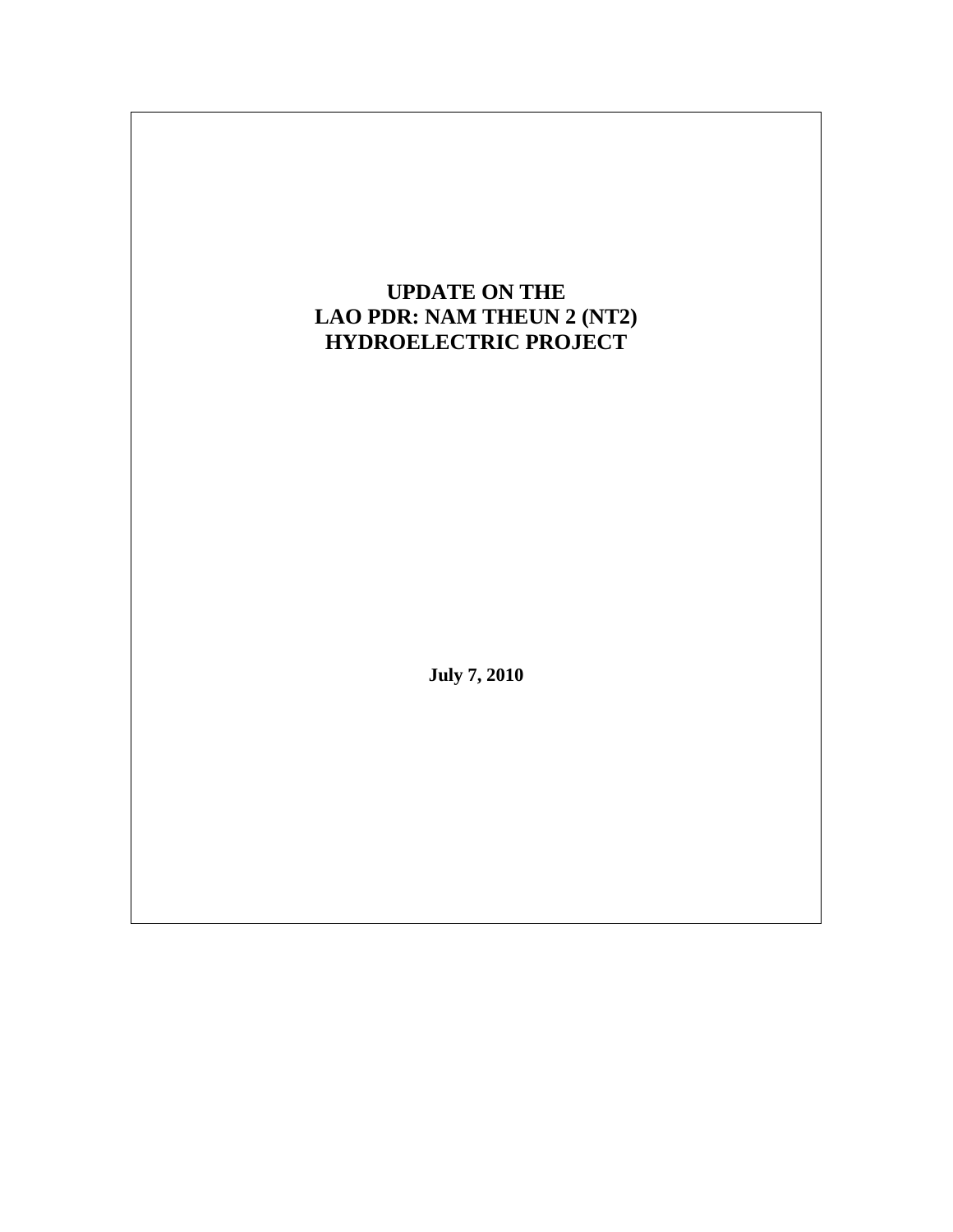#### **UPDATE ON THE LAO PDR: NAM THEUN 2 (NT2) HYDROELECTRIC PROJECT**

# **CONTENTS**

| A1<br>Annex 1. Update from ADB on the Theun-Hinboun Project |  |  |  |  |
|-------------------------------------------------------------|--|--|--|--|
| Map                                                         |  |  |  |  |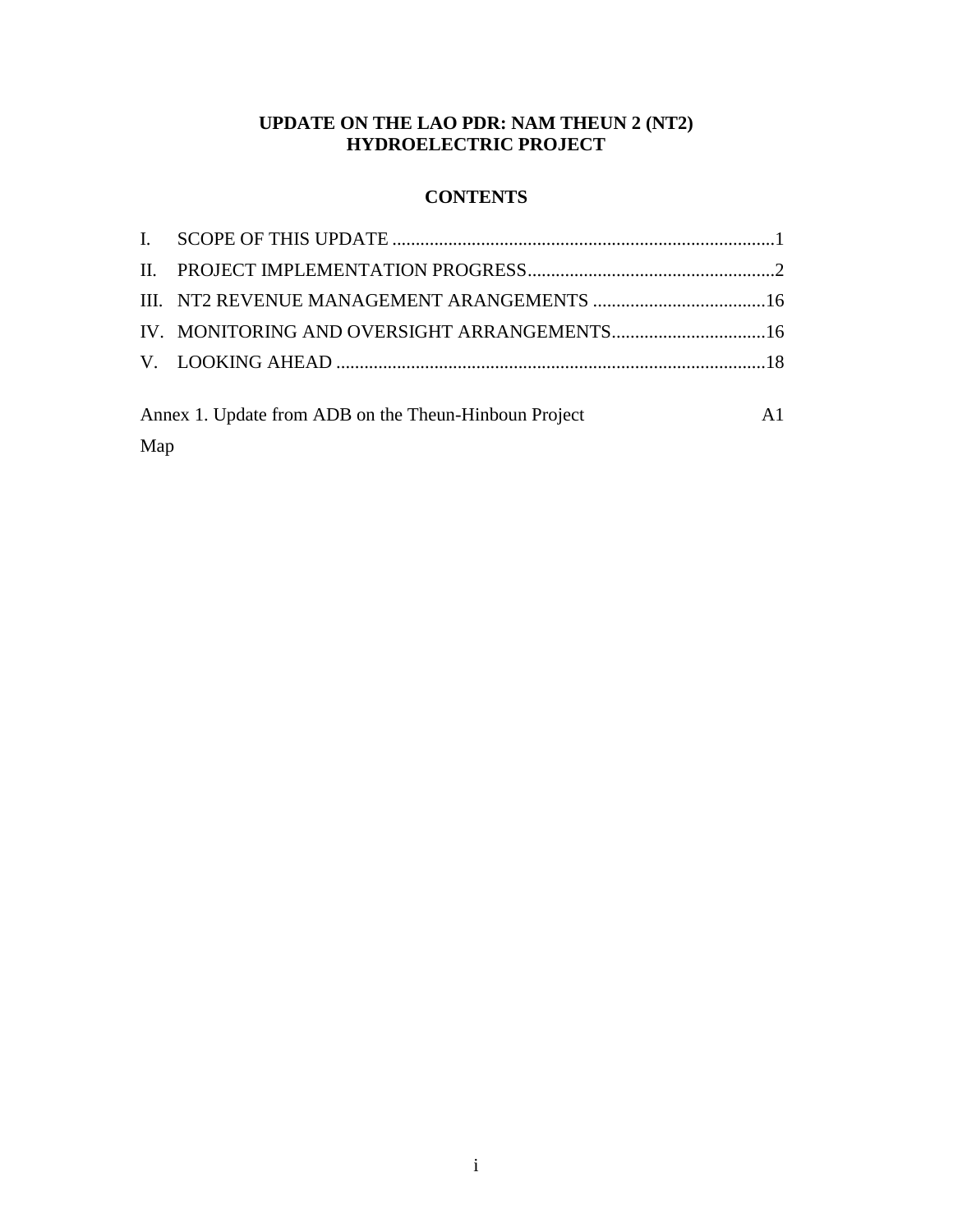# **ABBREVIATIONS AND ACRONYMS**

| <b>ADB</b>      | Asian Development Bank                                      |
|-----------------|-------------------------------------------------------------|
| CA.             | <b>Concession Agreement</b>                                 |
| <b>CEMMP</b>    | Company's Environmental Management and Monitoring Plan      |
| <b>COD</b>      | <b>Commercial Operations Date</b>                           |
| <b>DAFO</b>     | District Agriculture and Forestry Office                    |
| <b>EGAT</b>     | Electricity Generating Authority of Thailand                |
| <b>EMO</b>      | Environmental Management Office (NTPC)                      |
| <b>EMU</b>      | Environmental Management Unit (GOL)                         |
| <b>GDP</b>      | <b>Gross Domestic Product</b>                               |
| GOL             | Government of Lao PDR                                       |
| <b>IAG</b>      | <b>International Advisory Group</b>                         |
| <b>IFIs</b>     | International Financial Institutions participating in NT2   |
| LD.             | Liquidated damages                                          |
| LEnS            | Lao Environment and Social Project                          |
| MOF             | Ministry of Finance                                         |
| <b>MPI</b>      | Ministry of Planning and Investment                         |
| <b>MW</b>       | Megawatt                                                    |
| <b>NSEDP</b>    | National Socio-Economic Development Plan                    |
| NT <sub>2</sub> | Nam Theun 2 Hydroelectric Project                           |
| <b>NTFP</b>     | <b>Non-timber Forest Products</b>                           |
| <b>NTPC</b>     | Nam Theun 2 Power Company Limited                           |
| <b>PDR</b>      | (Lao) People's Democratic Republic                          |
| <b>PPA</b>      | <b>Power Purchase Agreement</b>                             |
| <b>PLUP</b>     | Participatory Land Use Planning                             |
| <b>POE</b>      | <b>Environmental and Social Panel of Experts</b>            |
| <b>PRSO</b>     | <b>Poverty Reduction Support Operation</b>                  |
| <b>RFA</b>      | <b>Reservoir Fisheries Association</b>                      |
| <b>RMA</b>      | <b>Revenue Management Arrangements</b>                      |
| <b>RMC</b>      | <b>Reservoir Management Committee</b>                       |
| <b>SEMFOP</b>   | Social and Environment Framework and First Operational Plan |
| <b>VFA</b>      | <b>Village Forestry Association</b>                         |
| <b>VFG</b>      | Village Fisheries Group                                     |
| <b>WMPA</b>     | Watershed Management and Protection Authority               |

#### **CURRENCY EQUIVALENTS**

(Exchange Rate Effective: June 7, 2010)

| Currency Unit | $=$      | Lao Kip (LAK) |
|---------------|----------|---------------|
| US\$1.00      | $=$      | LAK 8,226.00  |
| LAK 1         | $\equiv$ | US\$0.00012   |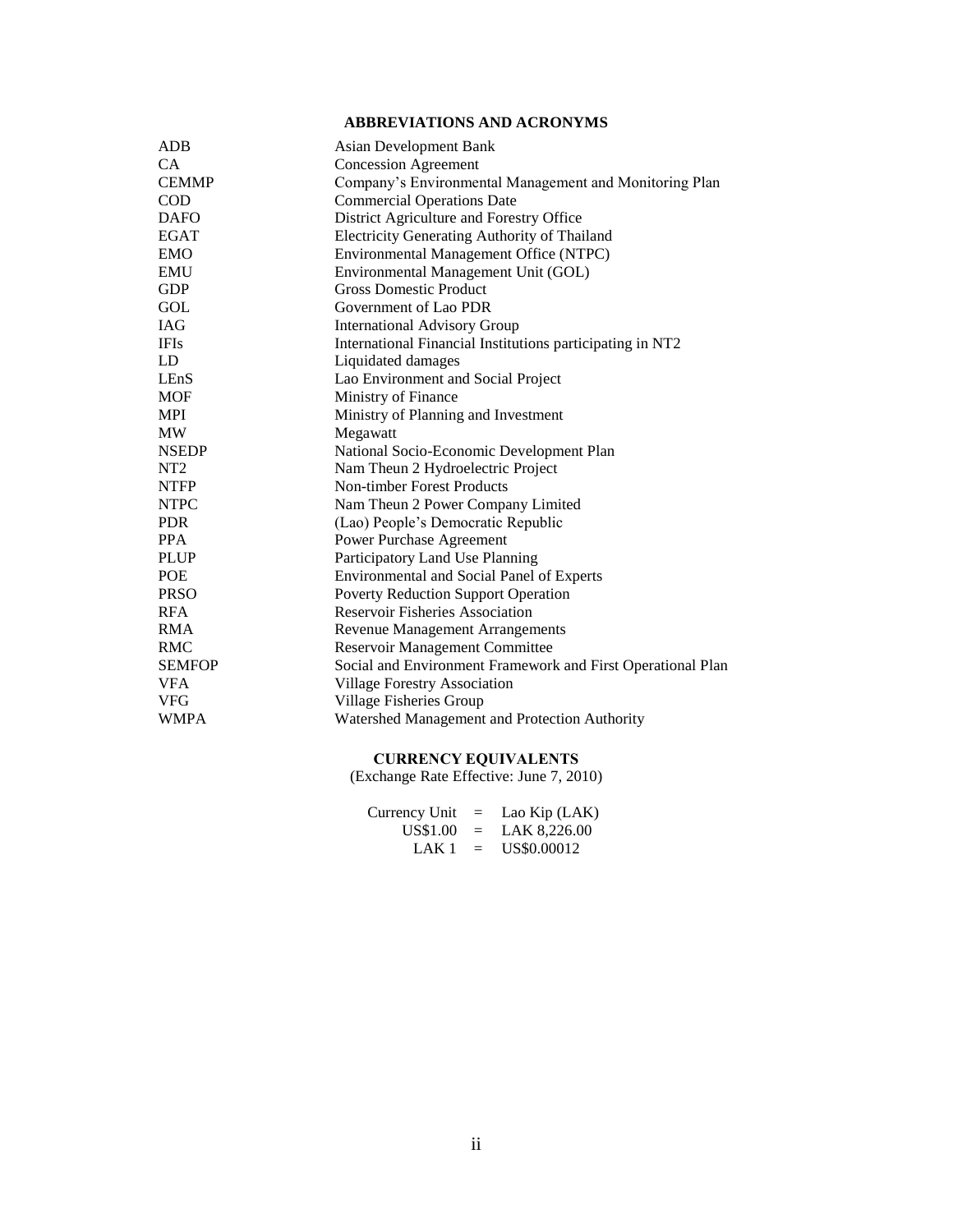#### **UPDATE ON THE LAO PDR: NAM THEUN 2 HYDROELECTRIC PROJECT**

#### **I. SCOPE OF THIS UPDATE**

<span id="page-3-0"></span>1. This Update<sup>1</sup> reports developments since the last annual Update to the Board (dated July *21, 2009) on NT2*. It is based on the findings of a joint NT2 supervision mission mounted by the international financial institutions (IFIs) in February-March 2010 and the ongoing work of the field-based team, and also reflects findings from a comprehensive assessment of progress towards Project objectives<sup>2</sup> by the Asian Development Bank (ADB) and the World Bank. Since the Commercial Operations Date (COD) was reached on April 30, 2010, and the four Francis turbines generating power for export to Thailand have been in operation since March, the time is opportune to take stock of the current status of implementation and highlight the challenges ahead.

2. *The Lao economy weathered the global financial crisis well in 2009*. It was helped by higher-than-expected commodity prices and significant expansion in public outlays – mainly attributable to expenditures in support of local infrastructure projects and two prominent events: the South East Asia Games and the 450<sup>th</sup> Anniversary of Vientiane, which have acted as a stimulus. With the global economy on its way to recovery, Lao PDR is poised for another year of sustained economic growth, albeit at a reduced pace, with a real GDP growth in 2009 estimated at 6.4 percent. An extensive review of country economic management is covered in the documentation of the Sixth Poverty Reduction Support Operation (PRSO) which was circulated to the Board of the World Bank in early June.<sup>3</sup>

3. *This Update focuses on NT2 project-related matters.* It is comprised of three parts, plus annexes: the first part of the Update deals with Project implementation progress. It describes the status of the physical project (hydroelectric power station and related works). It also includes Project finances as well as progress towards the Project's social and environmental objectives, and pays particular attention to key challenges ahead. These include the achievement of improved and sustainable livelihoods for those resettled in the Plateau, successful management of downstream impacts (including water quality), sustainable management and protection of the Watershed and further strengthening of institutional arrangements across a variety of areas – at the local, provincial and national government levels – to support the major transfer of NT2 programs (e.g., livelihood extension and health) and assets (e.g., roads) from the Nam Theun 2

 $\overline{a}$ 

<sup>&</sup>lt;sup>1</sup> The World Bank and ADB have agreed to keep their respective Boards of Executive Directors informed about NT2 implementation through joint reporting on an *annual* basis, supplemented by *semi-annual* updates. The Project was approved by the Boards of the World Bank and ADB on March 31 and April 4, 2005, respectively.

<sup>&</sup>lt;sup>2</sup> The Project objective is to generate revenues through environmentally and socially sustainable development of NT2's hydropower potential to finance poverty reduction and environmental management programs in Lao PDR. The *Comprehensive Implementation Review* document will be available shortly on the World Bank's NT2 website, http://www.worldbank.org/laont2.

<sup>&</sup>lt;sup>3</sup> The reader is referred to the Lao PDR Program Document (Report No. 53195-LA) for the Sixth Poverty Reduction Support Operation (PRSO-6), which is available on the World Bank website.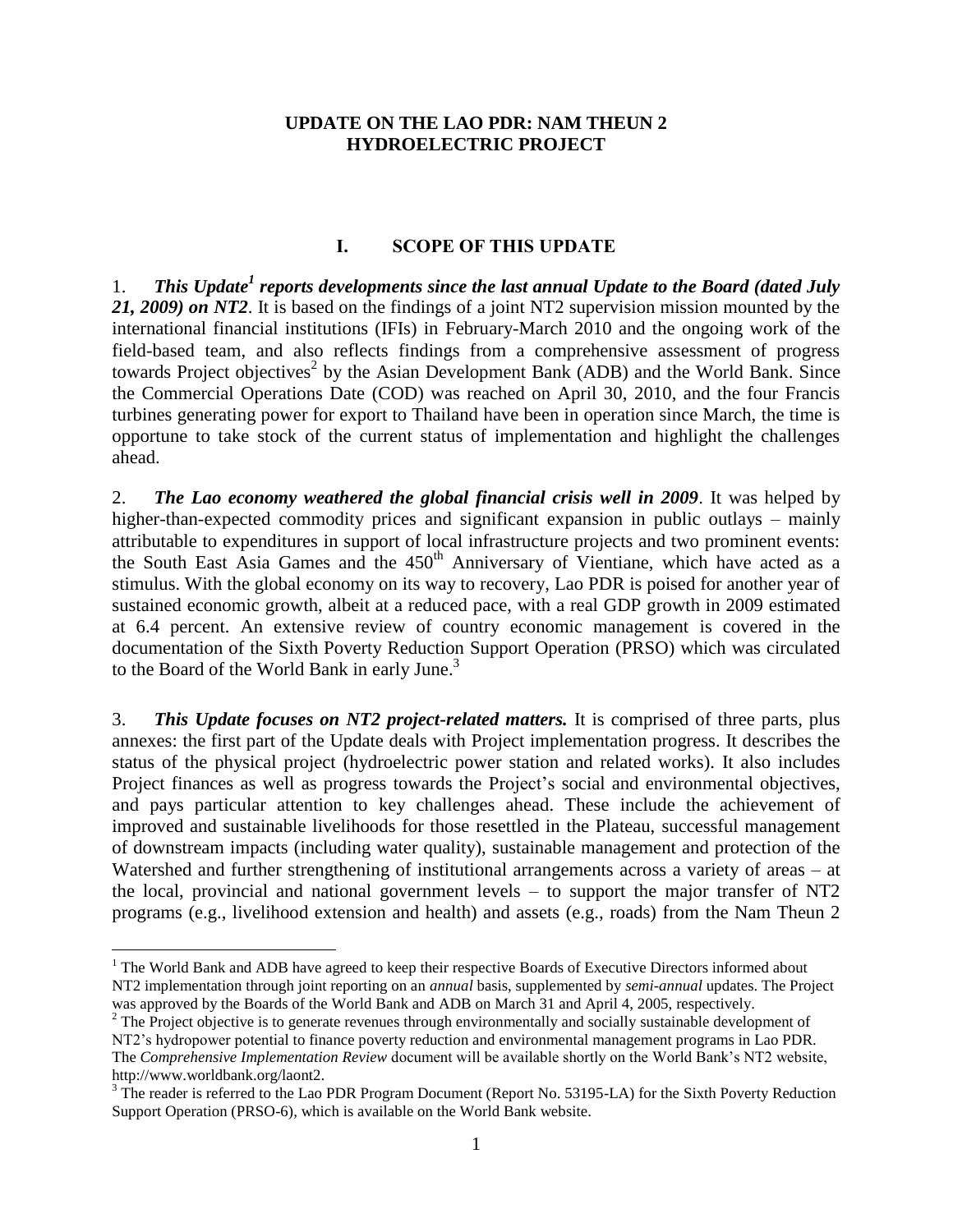Power Company Limited (NTPC) to the Government and to deal with waste management issues. The next part of the Update reviews NT2 Revenue Management Arrangements. Finally, the Update looks ahead to future project supervision and monitoring needs, highlighting issues that warrant continued attention during the commercial operations phase of the Project. Annex 1 reports on the ADB supported Theun Hinboun project.

# **II. PROJECT IMPLEMENTATION PROGRESS**

<span id="page-4-0"></span>4. *NT2 civil construction activities are effectively complete, and COD was achieved on April 30, 2010.* The testing of the Francis turbines (four 250MW turbines generating power for Thailand) revealed significant technical issues, including vibrations at specific operating levels, that required technical remedies. These remedies are now in place, but the process has contributed to delays in reaching the COD defined in the Power Purchase Agreement between NTPC and the Electricity Generating Authority of Thailand (EGAT). $4$  As a result of the delays, NTPC has been: (i) receiving liquidated damages (LDs) from the Head Contractor since mid-September 2009, and (ii) paying LDs to EGAT since mid-December 2009. The delay in COD has also delayed the drawdown of the Nakai reservoir, which in turn delays some of the social programs on the Plateau. NTPC is expected to record lower revenues this year due to the delay in COD, but it will be able to meet its scheduled debt obligations. In the meantime, a vibration problem has also been encountered with the Pelton generating units (two 42 MW turbines generating power for Lao PDR); one unit is in operation, albeit at reduced output. Experts have investigated the Pelton unit vibration problem, and an acceptable solution has been agreed on.

5. *Consistent with the Concession Agreement (CA), and with the approval of Government and the lenders, NTPC began selling electricity to Thailand in early March, prior to formal COD.* A pre-generation agreement was signed by the relevant parties for delivery of this electricity to Thailand. The time between early March and formal COD on April 30 was used to complete the various legal steps required, including handover (from the Head Contractor to NTPC) of the power station and other related facilities, and for EGAT to accept the Certificate of Readiness for Operation (which is issued by NTPC and pertains to the four Francis turbines). NTPC has also started generating electricity for sale to Lao PDR, but at a limited capacity until the vibration problem has been fully resolved.

6. *Revenues from NT2 have started to flow to Government and are being applied to support expenditures in health, education, rural roads, environment and rural electrification programs.* In June 2010 the first revenue stream equivalent to US\$600,000 from NT2 was received by Government. For FY2009/10 the Government had allocated through the budget process about US\$6 million to investment projects in social and productive sectors, consistent with the NT2 Revenue Management Arrangements. These investment projects are under implementation through the government budgetary systems.

7. *Commencement of electricity sales to Thailand is important not only for the start of revenue generation, but also for the social and environmental activities of the Project.* The start of commercial sales of electricity to Thailand – albeit at reduced rates during a pre-COD

 $\overline{a}$ 

<sup>4</sup> COD was planned for mid-December 2009.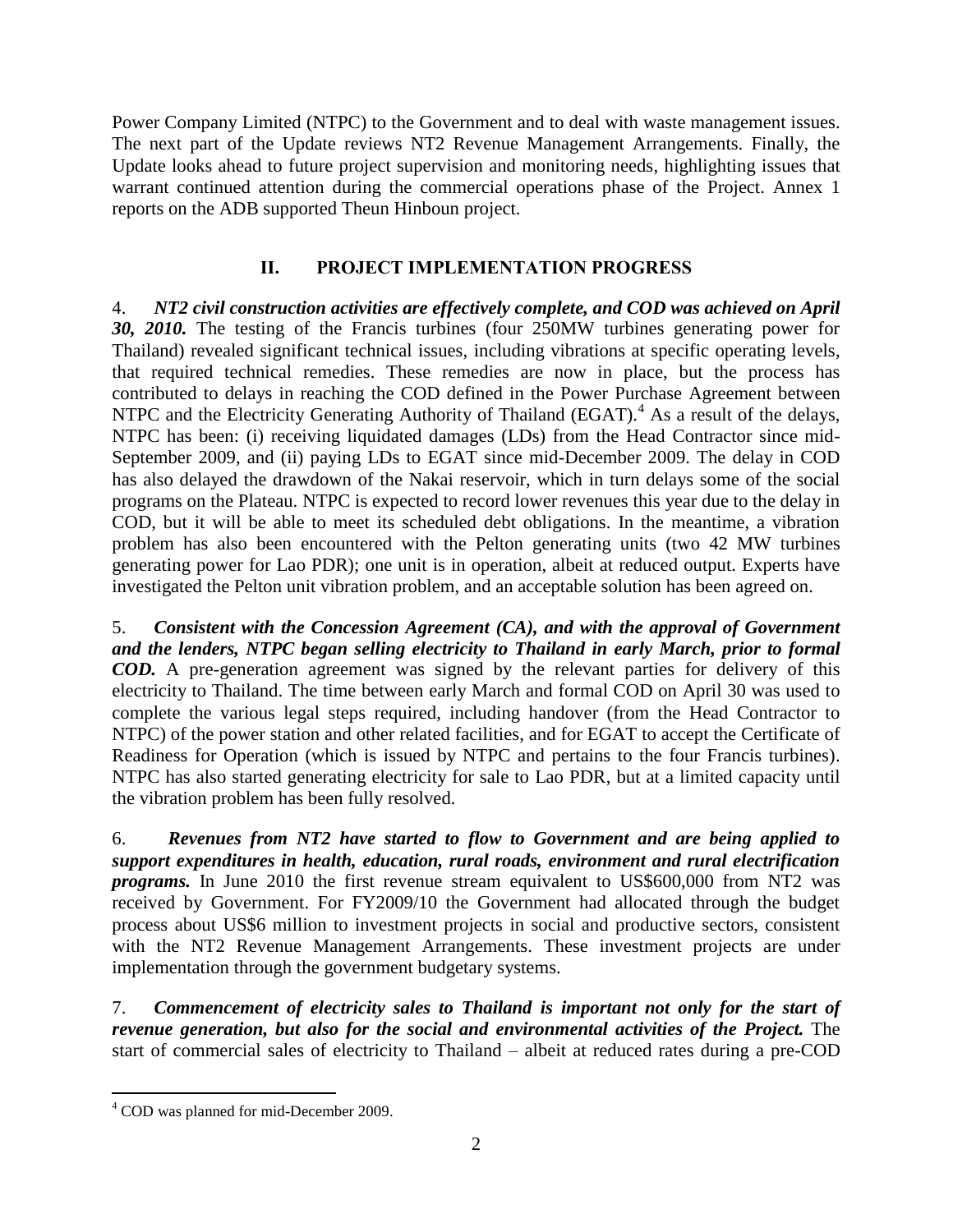period – marks the point at which revenues start to flow to the Project, and from there to the Government budget. It also marks the beginning of an accelerating water drawdown of the Nakai reservoir. This drawdown will assist villagers to integrate the land exposed by subsiding waters into their livelihood planning (supported via the participatory land use planning process, or PLUP) and will allow completion of the irrigation systems for villagers (see paragraph 18 for further details ).

8. *NT2 construction costs are broadly in line with plans.* NT2 Project costs during the construction period were planned to be US\$1,250 million, with a further US\$200 million of contingency financing available. NTPC has reported that the Project final costs up to COD amounted to around US\$1.3 billion taking into account projected total revenue (net of expenses to the Head Contractor), which includes pre-COD generation of energy sold to Thailand and revenues from the water release agreement with the Theun Hinboun Power Company. The funding needed beyond the original base costs was covered by the contingency.

9. *The implementation of NT2 has responded adequately to the complex legal framework.* The Environmental and Social Panel of Experts (POE), the Independent Monitoring Agency and the Lenders' Technical Advisor are responsible for tracking compliance with the Project's legal agreements on behalf of the Government and lenders, respectively. Their reports to date show broad and substantive compliance with the legal framework. In addition, the ADB and World Bank have also recently completed a Comprehensive Implementation Review with the Government and NTPC that confirms these findings.

10. *The POE undertook its sixteenth visit in February 2010.* The POE's report recognizes significant progress in implementing the Project since its last visit. The POE also notes a number of concerns in its report, particularly regarding the need to strengthen protection of the Watershed from external pressures. The POE also makes a number of recommendations aimed at strengthening the Plateau resettlement program – particularly the Village Forestry Association (VFA) – as well as the Downstream Program. Finally, the POE continues to encourage the Government and the IFIs to pursue complementary development programs in the Xe Bang Fai area to take advantage of some of the wider development opportunities that NT2 may create. The full report is available on the Government and NTPC websites.<sup>5</sup>

11. *The April 2010 report of the International Advisory Group (IAG)<sup>6</sup> notes that implementation efforts have gone well beyond achieving compliance.* In making this observation, the IAG took stock of progress on livelihood development, examined issues relating to institutional arrangements for long-term support and protection of the impacted communities, and reviewed the Government's mechanisms and plans for use of its revenues from the Project. A number of detailed recommendations were made relating to areas such as: the role of consultation and participation in the development of plans and policies, information disclosure, micro-credit, support for vulnerable households, fisheries monitoring, protection of resources in and around the reservoir and Watershed, institutional arrangements and handover plans, river

 $\overline{a}$ <sup>5</sup> NT2 information is available via [http://www.poweringprogress.org/,](http://www.poweringprogress.org/) [http://www.namtheun2.com/,](http://www.namtheun2.com/) and <http://www.worldbank.org/laont2>

<sup>&</sup>lt;sup>6</sup> The IAG reports directly to the President of the World Bank.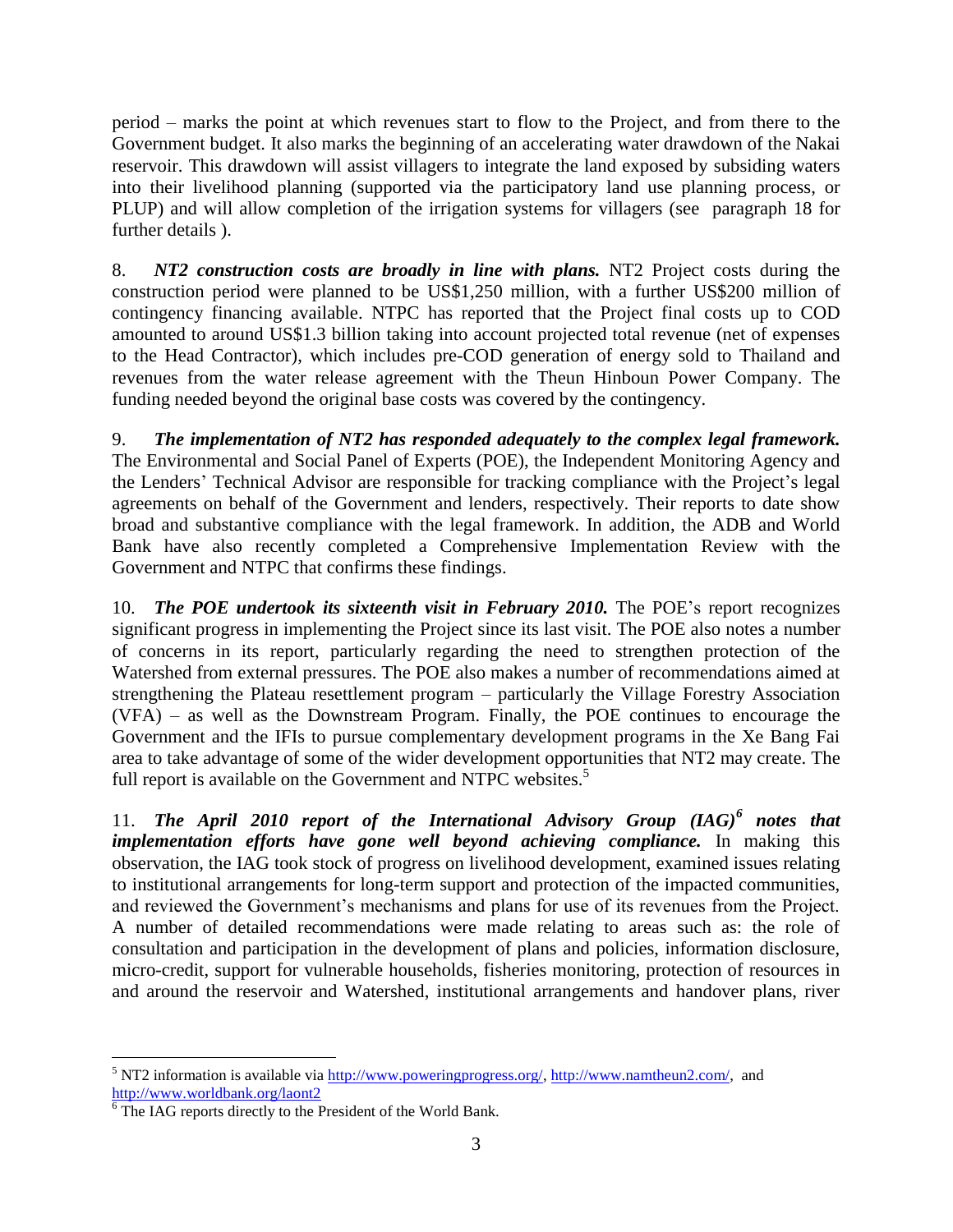basin planning, and revenue management, *inter alia*. The IAG's report is available on their website.

## **Environmental and Social Aspects**

12. *Environmental and social objectives will continue to be important, and will remain a key focus during the operations phase.* Now that the turbines are running, the Xe Bang Fai downstream is being impacted. The full nature and extent of these impacts will only be clear after several seasons. Monitoring is in place to ensure that emerging impacts are satisfactorily addressed. Progress towards Plateau resettlement objectives is being monitored as well, and achievement of the livelihood targets will be measured in 2011 and 2013. Protection and sustainability of the Watershed will remain an issue for the full lifespan of the CA and beyond, and progress on institutional arrangements and activities are also being supported.

## *Plateau*

13. *Physical resettlement was completed in 2008, and community infrastructure and services are functioning well.* Villagers greatly appreciate their new physical surroundings, are developing assets (see Figure 1), and many are investing in improving their homes and buying new assets such as televisions and motorbikes (see Figure 2). Villagers are also taking advantage of improved education, health and transportation facilities. Issues that require ongoing attention include the expansion of some granaries, village waste management, and finalizing compensation payments for selected assets. While a range of initial compensation and interim support has been provided, finalizing additional compensation for assets such as fruit trees has been delayed by the need to confirm assets with households in their new locations, and to ensure that bank accounts and appropriate investment opportunities exist. A budget has been set aside for compensating villagers for buffalo losses, but final payments have also not yet been made due to unrealistic claims; the Government and NTPC are working on this issue and payments should be made shortly. Increasing numbers of relatives of resettler families are also moving into the villages. While this reflects the attraction of new opportunities provided in the resettlement area, it has also resulted in increased demand for land and the need to clarify land tenure opportunities. The Vietic families of Old Sop Hia all moved to their new village during 2009, and several individuals from this community are now moving back and forth between their old and new villages according to their wishes. In addition, new housing for villagers living in Ban Phonpanpaek (who were not relocated) is also complete.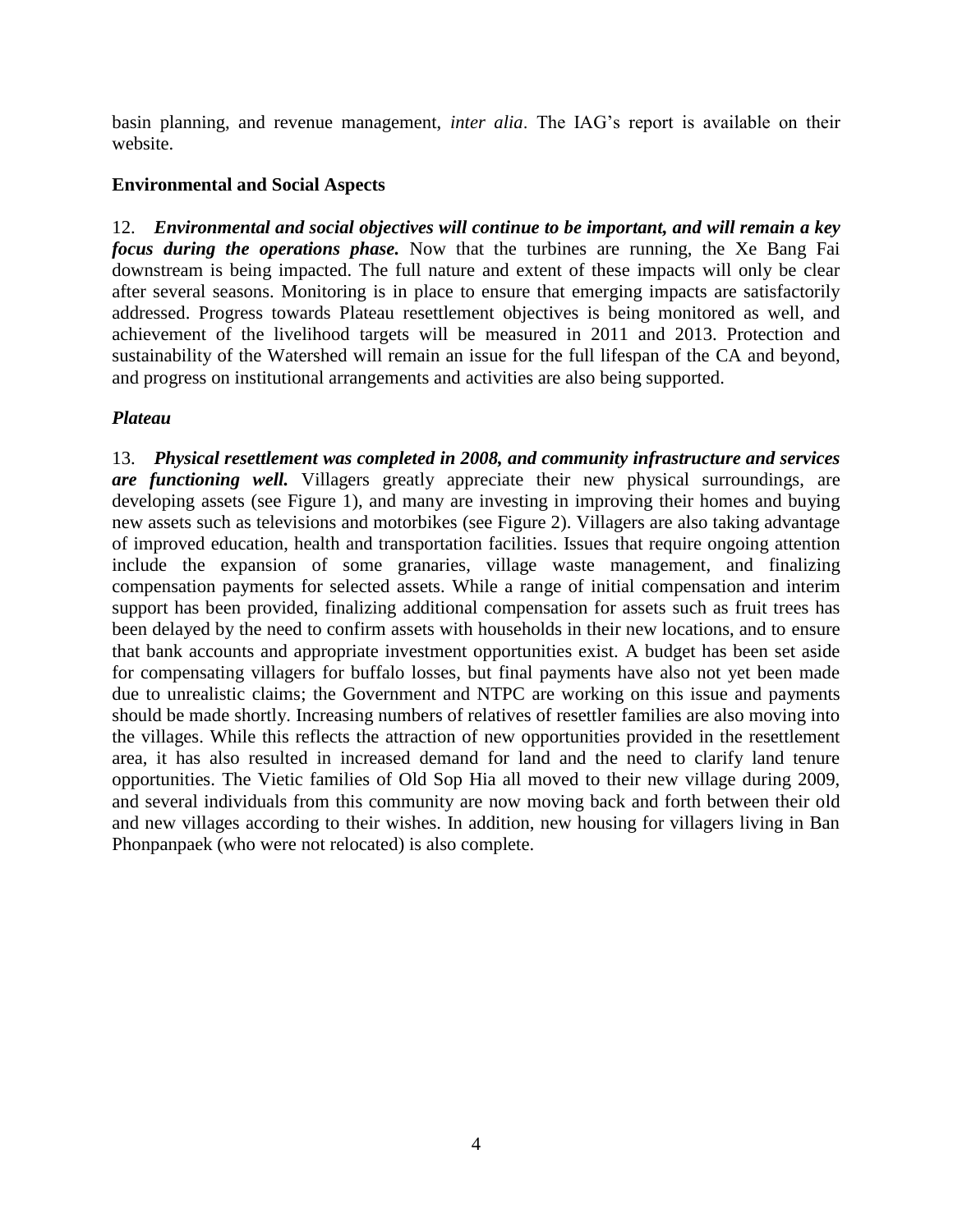**Figure 1: Median value of assets per household (excluding boats provided by NTPC)** *Data from the Living Standards Measurement Surveys, NTPC*



*Vulnerable households are those identified by district and NTPC staff as being likely to find it difficult to increase incomes because of household characteristics such as lack of labor or disability.*



*Data from the Living Standards Measurement Surveys, NTPC*



14. *Socio-economic monitoring data shows that villagers believe that they are better off following resettlement.* Analysis of five rounds of the Living Standards Measurement Survey conducted between August 2006 and June 2009 provides a rich set of insights into the lives of resettled people. In short, very high proportions of resettled people consider themselves much better off following resettlement (see [Figure](#page-8-0) 3), but there is a range of issues that some remain concerned about – most particularly access to additional land, and access to forests and nontimber forest products (NTFPs). The relatively positive views resettlers have about their overall welfare is good news. However, the issues that they are concerned about confirm that there is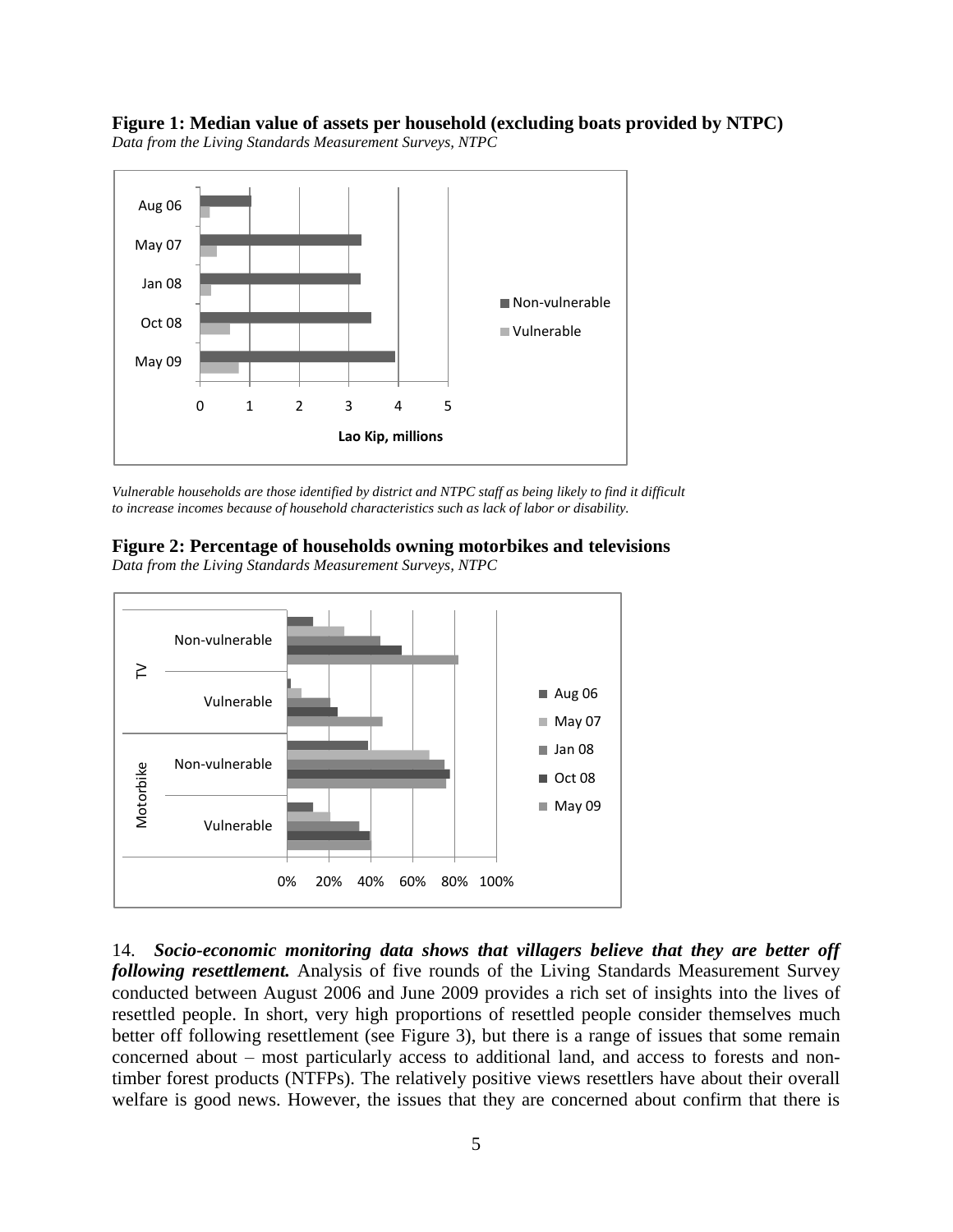some way to go before most resettled people will feel that they have fully adapted to their new livelihoods.

## <span id="page-8-0"></span>**Figure 3: How does life now compare with life before resettlement? Percentage of respondents, May/June 2009**





15. *The emphasis on livelihood development continues.* The overall approach is comprehensive and it includes: (i) setting *clear targets –* representing a significant increase in real income and consumption, that needs to be achieved five years after physical resettlement  $(2013)$  – and embedding these targets in the CA;<sup>7</sup> (ii) providing a mixture of *assets* (e.g., land, community forest area, and protected access to the reservoir) and clarifying rights and responsibilities over these assets, *technical assistance* (e.g., demonstration of new approaches and technologies; market analysis), *inputs* (e.g., fertilizer, irrigation, skills training), and *community development* processes (e.g., PLUP); (iii) *monitoring* progress and *adapting* the livelihood program in response to realities on the Nakai Plateau; and (iv) providing a *safety net* for vulnerable people, designed to help those in genuine need but not undermine traditional family ties or create disincentives to building new livelihoods.

16. *A solid start has been made on building new livelihoods, but this will require close attention for a number of years to come*. Household income levels were well above baseline levels (see Figure 4) in over five surveys undertaken between August 2006 and June 2009. The chart shows a decline in consumption off a temporary high in 2006 and 2007, which appears to be caused by a reduction in Project wages (Project wages were paid early in the resettlement process for clearing land and assisting with construction of new villages) as well as changes in the time of year measured – May being the lean season for rural livelihoods in Lao PDR. More positively, compositions of incomes have been shifting over this survey period towards more sustainable sources of income. Figures 5 and 6 show composition of incomes across the five surveys to date and demonstrate that fisheries incomes have grown most sharply over this period, while NTPC support and non-Project wages have collectively shrunk over the same period.

 $\overline{a}$ 

 $<sup>7</sup>$  These targets go beyond the usual safeguard related obligation to ensure income restoration.</sup>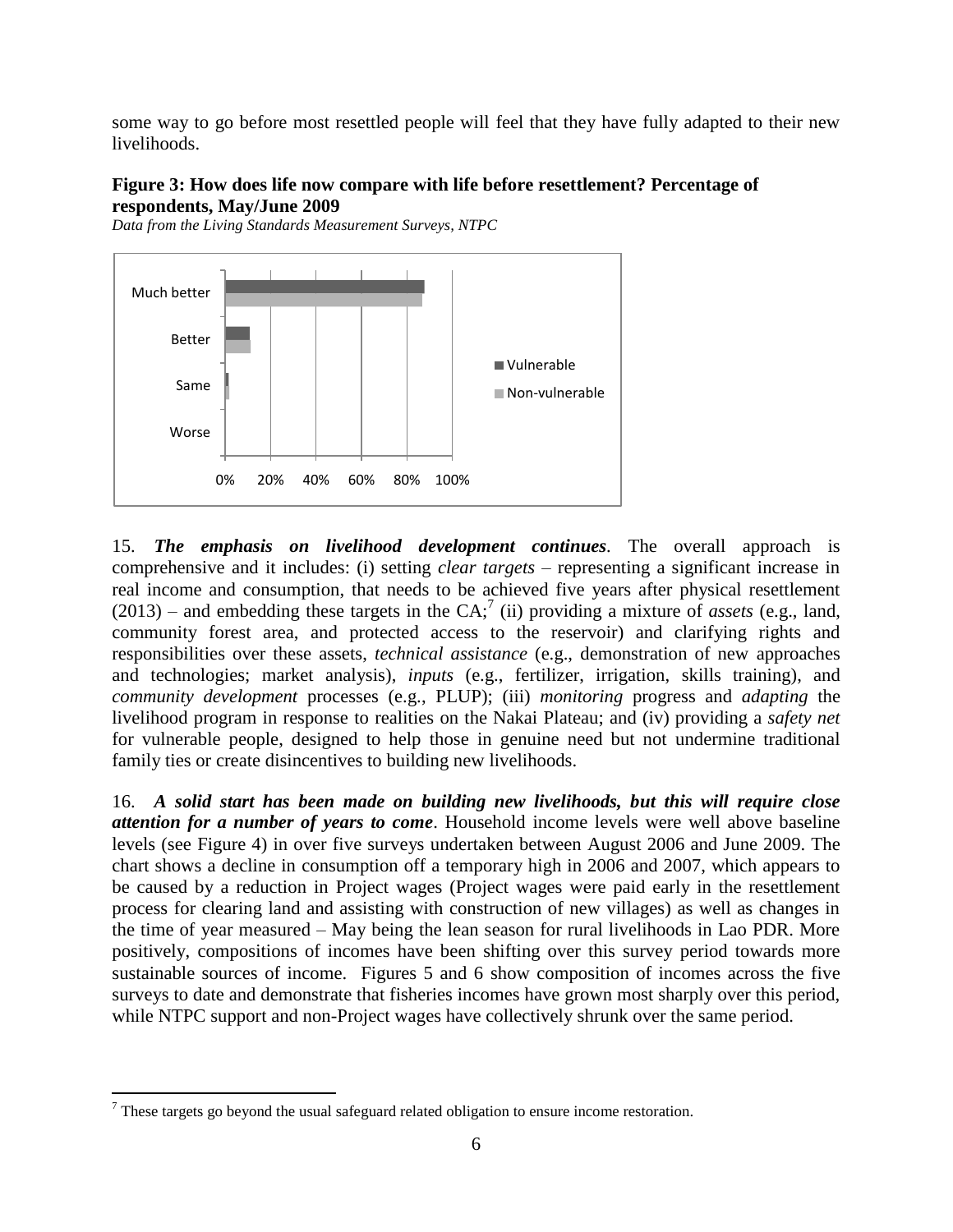#### **Figure 4: Yearly income per person, 1998-2009**

*Data from the Living Standards Measurement Surveys, NTPC*



17. *As the livelihood program is implemented, problems encountered are being addressed.*  Some challenges warrant special attention. These include: (i) delays in the provision of irrigation; (ii) protection of natural resources and local assets for the benefit of resettlers; (iii) viability of the VFA; and (iv) sustainability of the fishing operations. The following paragraphs address each of these challenges in turn.

## **Figure 5: Average income share of each livelihood pillar, Aug/Sep 2006**



## **Figure 6: Average income share of each livelihood pillar, May/June 2009**

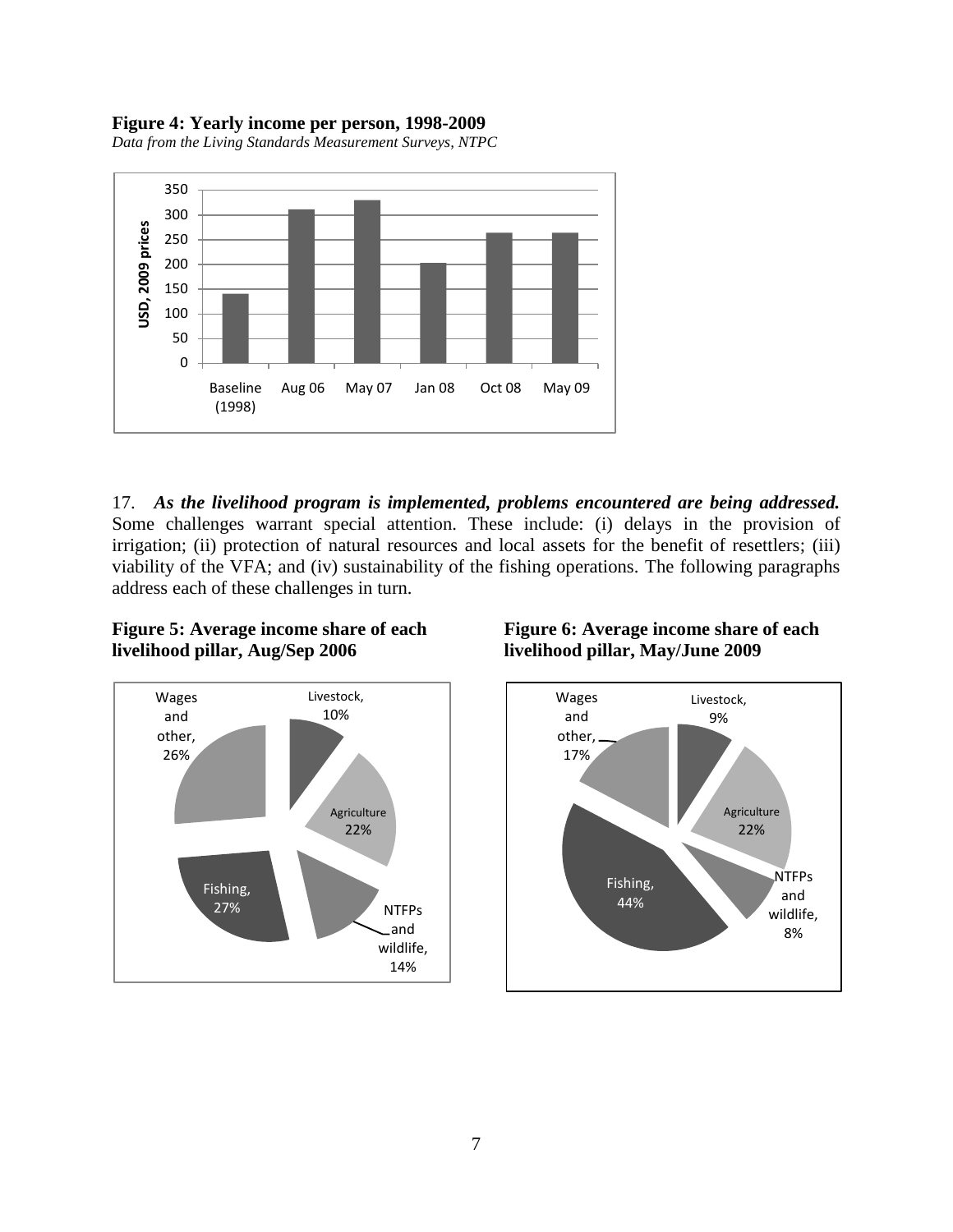18. *There have been delays in the provision of irrigation to Nakai resettlers, but progress continues to be made in addressing this important issue.* Responding to the experiences with irrigation in two pilot villages, the planned irrigation arrangements were improved and are now being implemented. It is critically important to have locally appropriate and sustainable irrigation systems that will continue to boost livelihoods over the longer term. The irrigation systems were planned to be finalized before COD to meet the objective of ensuring that resettled people had opportunities for reasonable livelihoods by that point in time; however, implementation delays were encountered due to: (i) a re-design of the approach to better meet community needs (the pilot experiences showed that the originally envisioned system was over-designed, unsustainable and did not sufficiently support farmers in taking an integrated approach to agriculture across their 0.66 hectare plots and the drawdown zone of the reservoir; the new system emphasizes simpler technology, enabling integrated agriculture on the 0.66 hectare plots and the drawdown zone areas, and features greater participation of farmers in designing and operating their local system); and (ii) the need for a full reservoir drawdown to complete the re-designed system tube wells need to be dug deeper once the reservoir level is lower, the drawdown area land needs to be exposed to complete gully dams and to enable villagers to visualize the areas to finalize their land-use planning. Irrigation systems are already installed in several villages, with the remainder expected to be in place this year. Socio-economic monitoring shows that resettlers are already better off following resettlement (see earlier paragraphs). With that in mind, the CA provides for the use of adaptive management (adjusting project implementation to shifting realities on the ground), and it is being applied in this situation to support more sustainable outcomes for the longer term.

19. *Securing the natural resource base remains important to support achievement of sustainable livelihoods.* The Project has made good progress in pursuing this through the PLUP, which has started in the southern villages and is working its way north, village by village. This process has involved villagers and local authorities in clarifying village boundaries, zoning land, and laying the foundation for village-level livelihood planning and management. Of note is that it has been undertaken under a Government policy framework by district and provincial line agency staff (with support from NTPC), and represents an important contribution to support both local and national capacity development. Continued follow-up is necessary to complete the process in the remaining villages. Additionally, the Reservoir Management Committee (RMC) needs to clarify use of both the drawdown area and the reservoir islands, while the VFA needs to clarify with villagers the use and patrolling of forest areas now lying within the new village boundaries. In addition, and in line with the CA, land titles have been issued by the Government of Lao (GOL) for housing and agriculture land.

20. *Enforcement of sustainable natural resource usage remains a challenge.* Inevitably, with improved infrastructure and facilities come new opportunities, and the IFIs note that great care needs to be taken to safeguard the natural resource base for resettlers as mandated in the CA. There is growing pressure on these resources from resettlers (and the natural growth of their families) as well as from outside interests. This has already presented an enforcement challenge. The PLUP process described above is addressing the community dimensions of this challenge by helping communities clarify their own land-use patterns and rules for natural resource use. However, enforcement against outside interests needs to be strengthened, *inter alia*, to preserve livelihood opportunities for resettlers. The IFIs have urged the Government to provide stronger leadership to address this challenge, both in terms of clarifying which policies and legislation are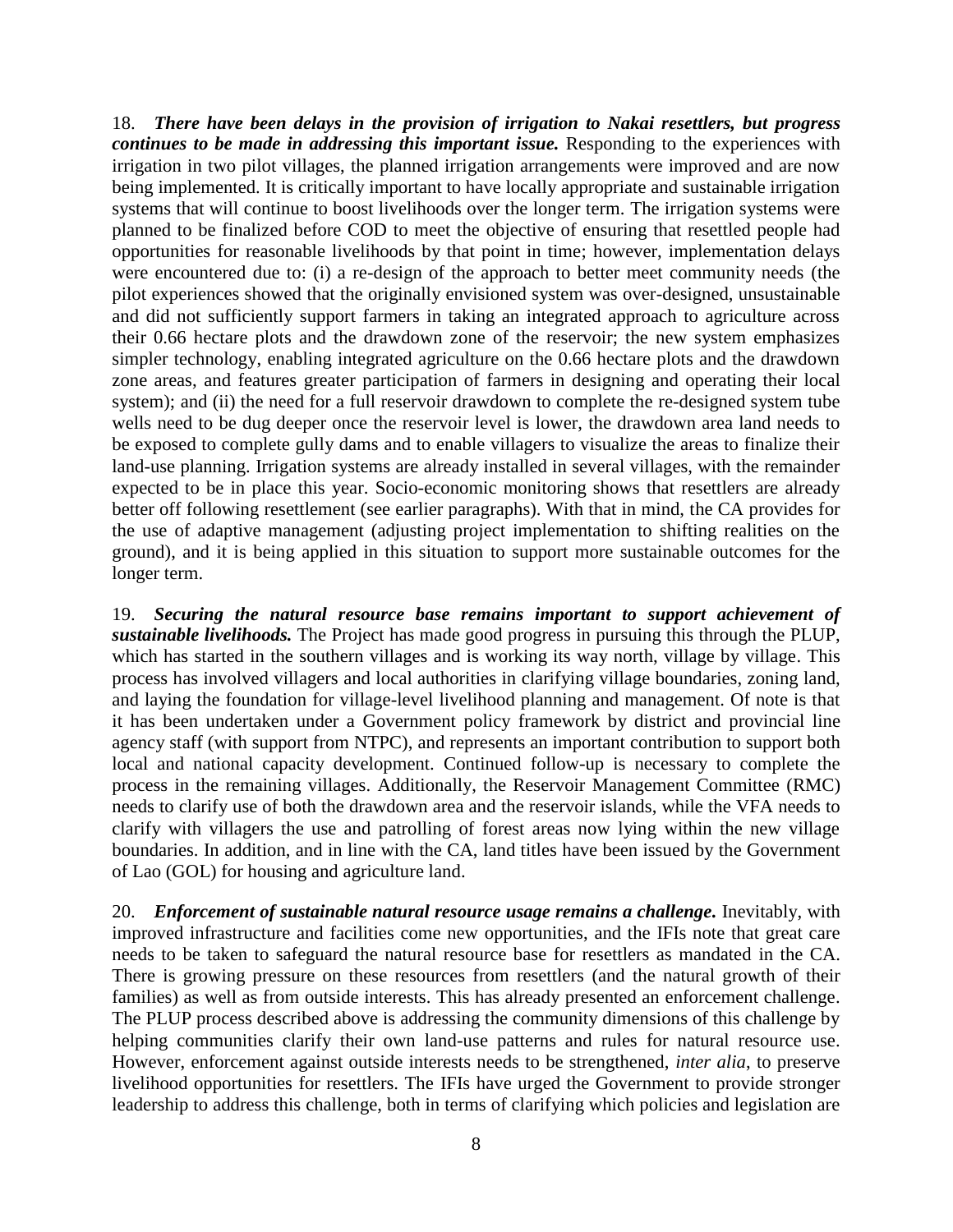relevant and important to prevent outsider encroachment in the resettlement area, and to ensure these are practically applied there. The Governor of Khammouane shares this concern, and has asked the Resettlement Management Unit to work with NTPC and the IFIs to address it.

21. *The IFIs are increasingly concerned about the overall viability of the VFA*, which is an essential livelihoods pillar and is especially important as a source of support for vulnerable households. Though laudable progress has been made in organizational strengthening (e.g., new VFA Board members have been voted upon and VFA is poised to register as a Limited Liability Company), the VFA continues to be hampered by problems beyond its control, such as: (i) the lack of a multi-year logging quota, which limits the ability of VFA to plan and operate effectively. Harvesting and processing in 2009 were significantly diminished because of a delay in receiving a quota. Multi-year quotas are not yet a national norm, but given that the VFA land and forests have been provided for the exclusive benefit of the resettlers for a 70-year period, it makes sense to take a multi-year outlook in the VFA for both operational and sustainability reasons; (ii) continuing operation of non-VFA sawmills on the Nakai Plateau, which undermines resettlers' exclusive right to benefit from timber operations; (iii) extraction of timber belonging to the VFA by a contractor preparing the Nam Malou road, including well beyond the road right of way. During the February-March 2010 mission, the IFIs recommended that an independent assessment be undertaken immediately to estimate the volume, species and value of lost timber and that the VFA be compensated for its losses, including the value that would have been added through timber processing; and (iv) inaccurate grading of VFA timber, which resulted in overpayment of taxes by VFA in 2009. The VFA will also need to significantly strengthen the understanding and support of all the resettlers if it is to encourage appropriate NTFP development and agro-forestry activities, as well as strengthen enforcement activities within its boundaries. At the invitation of the Provincial Governor, an assessment of the Nam Malou road impacts is currently being undertaken by the Department of Forest Inspection and local officials, with technical support from the World Bank. The same team will also look at the timber grading process.

22. *Fisheries contribute strongly to resettler livelihoods, but momentum must be maintained*  in regard to *improvements in fisheries management and regulation*. Fish stocks remain robust, providing many resettler households with a readily available source of income and consumption. The emergence of village fishing groups and their umbrella Reservoir Fisheries Association (RFA) is also a positive development, and some of the village fishing groups are now functioning, including collecting fees to improve local fisheries management. Based on the findings of the recent mission, the IFIs urge the Government to support the RFA, the RMC and the Watershed Management and Protection Authority (WMPA) in ensuring effective fishing enforcement in order to enhance prospects for sustainable fisheries management over the longer term. Local institutional capacity building will also be key to better protection of the fishery resources.

23. *Noteworthy progress has been made on fisheries management*. Four regulations were developed and signed by the Khammouane Governor in April 2009: (i) *Village Fisheries Group Regulations*, which allows for a (5-member) Village Fisheries Group (VFG) for each of the 16 resettled villages; (ii) *Fishing Regulations,* which state that only registered resettler villagers can fish commercially. They have to apply for a license for this and have no catch limit. Everyone else (e.g., Watershed villagers or other local people who previously fished in the local rivers) can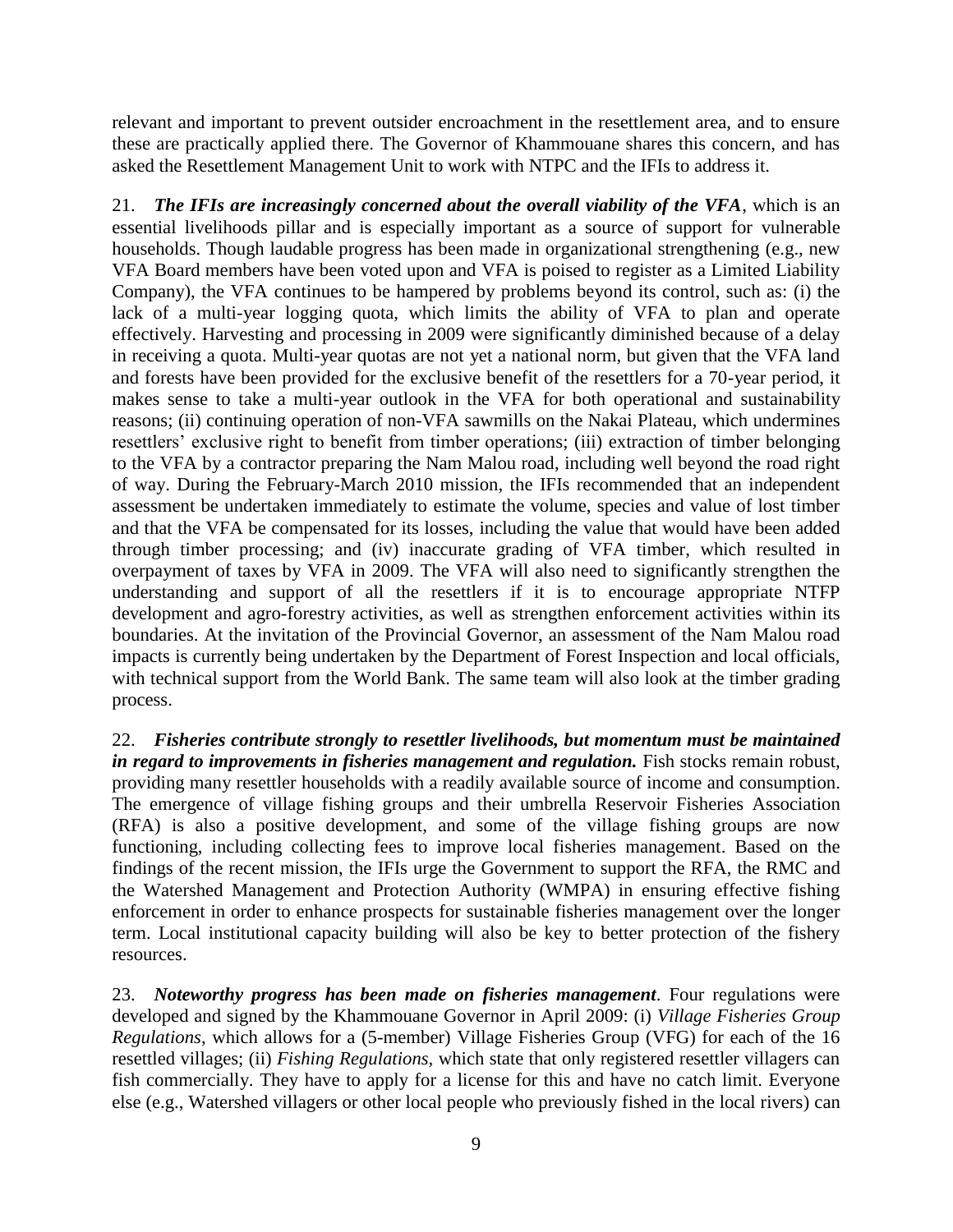fish for subsistence with a 5kg limit per day per license. There is also a Tourist license, which lasts for one day with a 5kg limit per day per license. The regulations have gear restrictions and restrictions on some species (e.g., turtles, endangered species), and largely match the recent Lao Fisheries Law; (iii) *Fish Marketing Regulations*, which allow for anyone with a legal business license to trade fish, and require all fish to be traded through the landing sites so that a management fee can be collected to provide sustainable financing for fisheries management and enforcement; and (iv) regulation establishing the *Reservoir Fisheries Association,* which is comprised of members of the VFGs and has a coordinating role with main responsibility for developing and implementing a Fisheries Management Plan. These regulations were developed through a process that included consultations with villagers, with positive feedback, and reflecting an understanding that reservoir fish are for resettlers. The regulations can be changed if needed, upon formal request by the RFA.

24. *The main threat to fisheries is outsiders doing commercial fishing in contravention of regulations*. The reservoir is also being used as a new point of access to the protected areas in the Watershed. Effective enforcement in the reservoir will require active cooperation from the RMC, the WMPA, as well as the VFGs. The RMC has worked with the District to create a joint *ad hoc* patrol taskforce of the District Agriculture and Forestry Office (DAFO), RMC, VFGs and village militia. Patrols started in June 2009 and DAFO issued a number of warnings plus 17 fines in one month. Patrolling is unfortunately not happening often enough, but when it occurs it appears to be effective. A permanent patrol is planned, to be jointly undertaken by the VFG and village militia, and the authority to fine will need to be clarified. Patrolling obligations will also need revision with villagers after village boundaries have been finalized and registered. The IFIs would like to see greater coordination between the RMC and WMPA on issues of patrolling and law enforcement given their common interests, and recognize that the Province is gradually addressing this.

25. *A good water quality monitoring system is in place on the reservoir and across*  downstream areas, and quick response to any emerging issues will be important. Water is sampled by NTPC regularly at multiple locations and tested at the onsite Aquatic Environment Laboratory in Nakai. Chemical parameters tested include total iron, ammonia, nitrate, and nitrite, while dissolved oxygen levels are also tested. Fish are tested for mercury levels. Thus far, water quality shows no significant problems to date, with all parameters tested falling within the standard limits at most sites. However, the data show a strong stratification pattern in some parts of the reservoir at times, and relatively high iron in some locations, caused by naturally occurring iron leaching from the soil into the water column. Iron levels will likely decrease with the reservoir drawdown, and increase as it refills, but will likely taper off over time. Looking ahead, total iron in the reservoir could temporarily become an issue, as it can cause fish kills (if at sustained levels higher than those presently observed) and poor water quality for the downstream users. Presently, total iron is within the compliance limit, but needs close ongoing monitoring. The Aquatic Environment Laboratory has begun testing greenhouse gas emissions from the reservoir as part of long-term research effort on the impacts of tropical reservoirs on climate change, but it is too early to build a picture of results.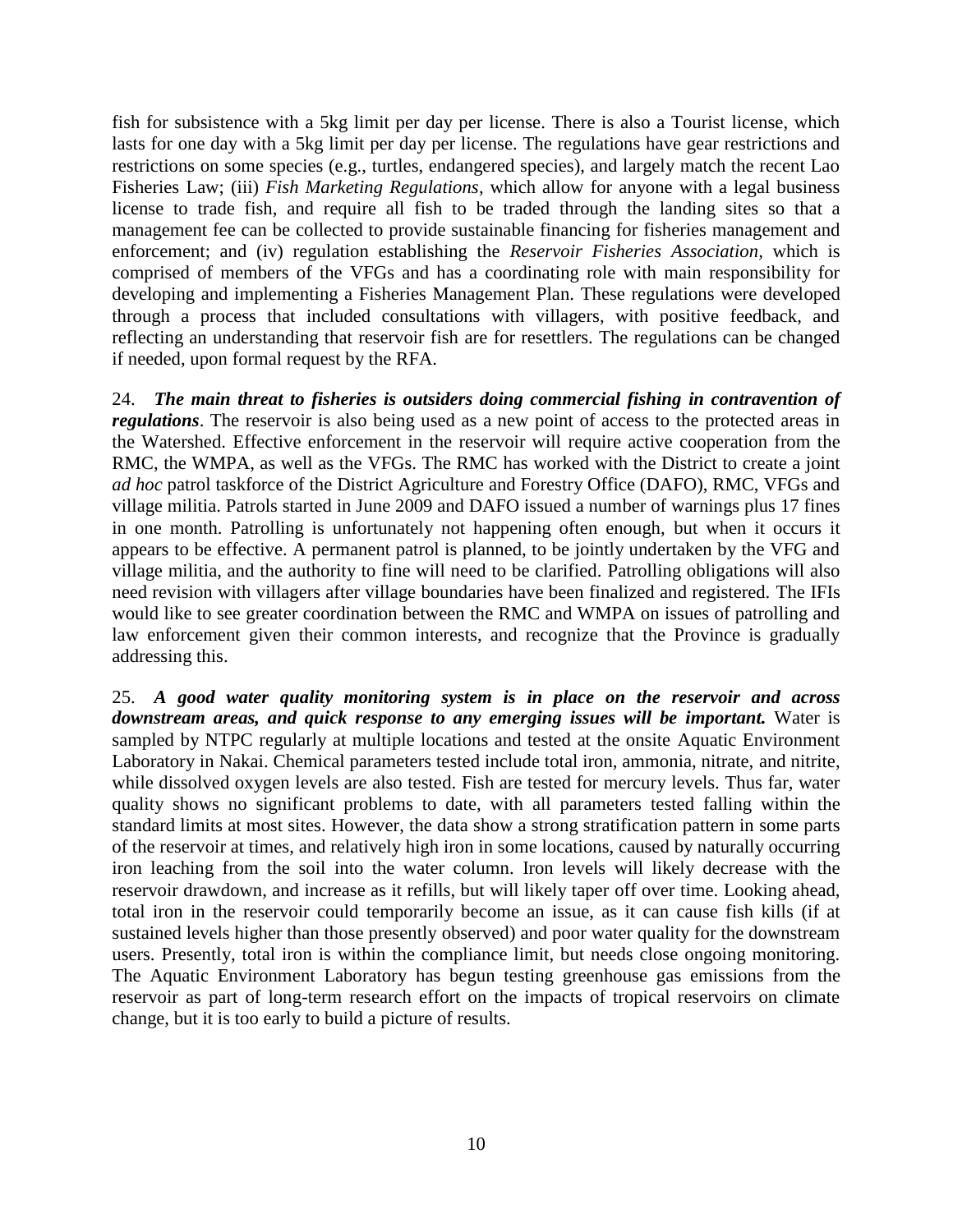#### *Downstream Areas*

26. *Downstream impacts on the Xe Bang Fai will become a more central issue as power generation brings changes in water flows.* While the Xe Bang Fai is the most significant zone with respect to size and nature of impacts, it is important to remember that the NT2 "Downstream Areas" designation formally covers three zones: (i) downstream of the power station, including around 150 villages along the Xe Bang Fai River and in its hinterland; (ii) downstream of the Nakai Dam, including 38 villages along the Nam Theun River; and (iii) upstream of the reservoir, including 31 villages in the Watershed area (discussed in the Watershed section of this Update).

27. *A number of Project impacts on the Xe Bang Fai were anticipated at the time of Project preparation.* These included increased erosion, changes in water quality, loss of some riverbank gardens, reduction in fish catch, and increased duration and depth of the annual flood cycle. A number of mitigation and compensation measures were put in place to address these, including:

- (i) *Project infrastructure design measures*, including a large regulating pond, a 27km long downstream channel, and several aeration structures. Together, these measures are designed to reduce fluctuations in water levels and downstream erosion and to improve water quality, and represent a roughly US\$80m investment by the Project in avoiding downstream impacts. In addition, the CA requires (and the PPA similarly reflects) that water releases into the downstream channel be stopped when predefined water levels are reached in the upper part of the Xe Bang Fai.
- (ii) *A Downstream Program*, which started several years in advance of Project impacts with strong community participation. This includes, *inter alia*: (1) a water, sanitation and hygiene program; (2) a livelihoods improvement program that includes village funds and technical support; (3) specific compensation for riverbank gardens; (4) measures to relocate or compensate for assets that are impacted by Project-related erosion; and (5) a grievance procedure.
- (iii) *A range of monitoring systems* that will assist the Government, NTPC and Project oversight agencies in tracking impacts on the natural environment and the people who live in the area.

28. *Implementation of the Downstream Program was accelerated during 2009 and 2010.* The planned livelihood development and impact mitigation measures (such as village funds, technical assistance and demonstration activities, and the water, sanitation and hygiene program) are ongoing with good progress. The Program is active in 77 Xe Bang Fai villages, including all riparian villages. The credit-based livelihood program for the Xe Bang Fai continues to expand and evolve, with 6,100 households (in May 2010) participating (including 1,000 poor households). The grant-based livelihood program in Khamkeut District (along the Nam Theun downstream of the dam wall) is underway in all 18 villages. Monitoring of downstream impacts, covering community livelihoods, fisheries, water quality, and erosion, is also in place.

29. *Early monitoring suggests that impacts to date are largely in line with those anticipated.* It will take some time before the full impacts on the Xe Bang Fai are understood, but preliminary monitoring data suggests that: (i) water quality being released into the Xe Bang Fai meets recently strengthened national guidelines, and so far is similar to what would be experienced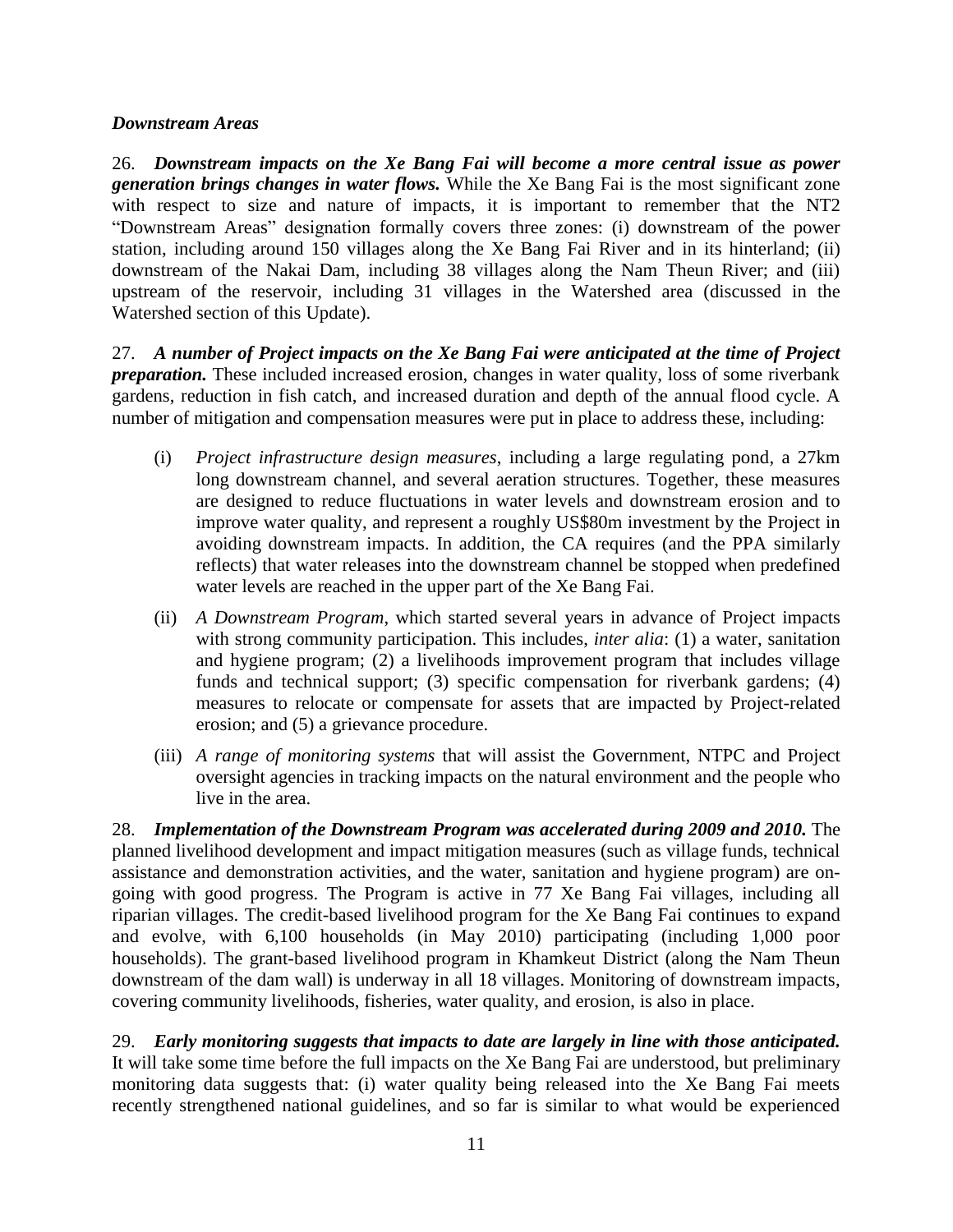during the wet season (see paragraph immediately below); (ii) most villagers followed Project advice and kept this season's riverbank gardens above the levels indicated during community outreach campaigns; and (iii) there have been no fish kills to date, and fish catch is being impacted differently in different areas of the river; fish, in general, are harder to catch because of increased flow and water level, but some fishermen are adapting to the new situation by using wet season fishing gear or changing fishing grounds. The one unanticipated impact to date is a skin rash that is affecting some villagers who bathe in the Xe Bang Fai (see below).

30. *The quality of water being released into the Xe Bang Fai will be a key determinant of Project impacts and is therefore being monitored closely.* There is an extensive system for water quality monitoring for the Xe Bang Fai downstream, including stations transmitting data via satellite every hour. The data shows that Project water releases are having only very small impacts on the natural water quality in the river to date (compared to control stations upstream of the release) and comply with the recently improved national standards for water quality (which are in turn, consistent with relevant international standards). The key change for most villagers so far during the dry season is an increase in total suspended solids (TSS), resulting in TSS levels usually found during the wet season (June-November). Similar water quality monitoring is also taking place in the reservoir (see paragraph 25) and the Nam Theun downstream.

31. *Several issues on the Xe Bang Fai are receiving close attention from the Government, NTPC and the IFIs at the time that this Board Update is being prepared.* These include: (i) monitoring and communicating impacts; (ii) riverbank garden compensation; (iii) a skin rash affecting some villagers; and (iv) status of water supply.

- (i) *Monitoring and communicating impacts.* Beyond the water quality monitoring system described above, monitoring systems are also in place for erosion, fisheries, health, nutrition, and socio-economic impacts. The Government, NTPC and oversight agencies will follow the results of these monitoring systems closely, as well as monitor the situation through intensive field visits. The World Bank, with inputs from ADB and the other IFIs, is closely coordinating with NTPC to help respond to the emerging situation and adapt the Downstream Program accordingly. In addition to monitoring impacts, NTPC is establishing systems to make some appropriate monitoring information publicly available on a regular basis.
- (ii) *Compensation for lost use of riverbank gardens is being paid, and implementation is being accelerated from the original schedule.* Based on the data collected during the process of riverbank garden registration, no household in any village is expected to lose more than 10 percent of its annual total livelihood through Project impacts on riverbank gardens. During implementation so far, in the most severely impacted areas, the impact recorded is about 2 to 3 percent of annual livelihoods. Villagers were informed ahead of the impacts and have largely restricted this season's gardens to land above the new water level. NTPC started the compensation process for impacts to riverbank gardens along the Xe Bang Fai in December 2009, and this process will be completed in the coming months as final compensation is made for the lost livelihood associated with riverbank gardens that have been used in the past but are no longer accessible as a result of the Project. The IFIs have been working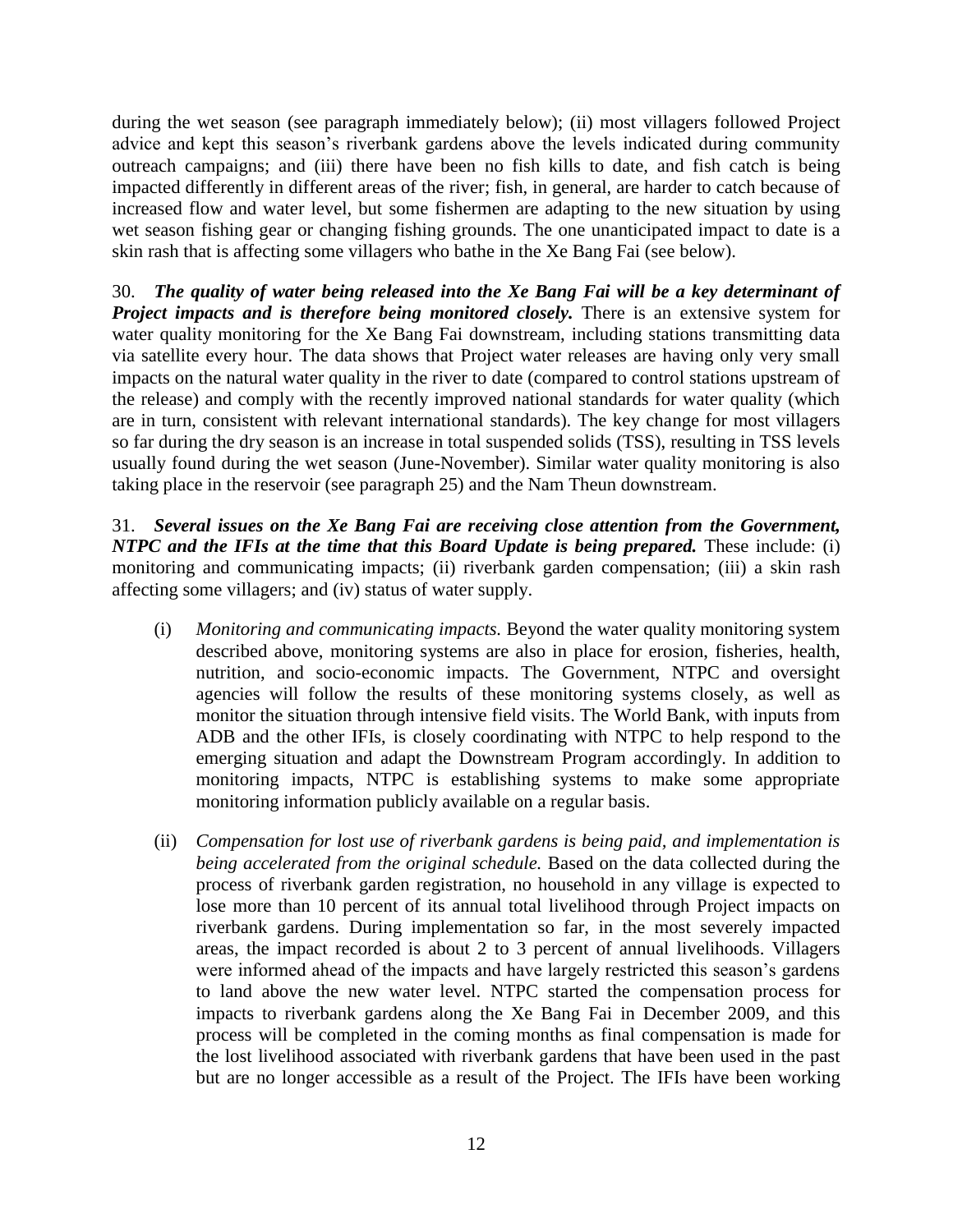with NTPC to accelerate and prioritize the implementation of this program in order to ensure that all impacted villagers are compensated prior to the next dry season.

- (iii) *A skin rash among some Xe Bang Fai residents is being investigated and addressed.* NTPC is monitoring and investigating a skin rash occurring among a small percentage of residents along the Xe Bang Fai downstream of the Nam Kathang that may be connected to bathing in the Xe Bang Fai. The rash results in itchy skin, but there is no pain, no infection, and residents are able to continue their daily livelihoods. The rash also appears to disappear after a few days. The NTPC health team, supported by Institute Pasteur and local health authorities, is currently investigating the causes of the rash and advising communities on how to minimize their risks. NTPC will provide stocks of anti-histamine creams to local health authorities to treat symptoms where this is desired by villagers. The results of the investigation will be made known through the usual public health channels.
- (iv) *All of the 535 boreholes and pumps planned have been provided to villages along the Xe Bang Fai.* Most of these boreholes provide a reliable source of clean water suitable for domestic use. Some boreholes have naturally occurring high levels of iron, turbidity or salinity due to geological conditions, and others have had occasional mechanical problems. A monitoring system is in place that samples water quality from the pumps and identifies mechanical problems where they exist. In addition, since Downstream Program staff are in most villages at least once a week, these issues are usually picked up quickly through community feedback. Where groundwater quality is an ongoing problem, new boreholes are being constructed, and where pumps malfunction, they are repaired. The Downstream Program team has also been testing sand filters as a way of reducing iron in the groundwater over the last year. The IFI team will continue to monitor this program.

32. *A broader and complementary approach to flood management and socio-economic development is also underway.* The Xe Bang Fai has an annual flood cycle that involves much higher volumes of water than Project releases; the challenge of flood management therefore goes well beyond NT2. In addition, there are broader socio-economic development opportunities created by NT2 – such as more economical irrigation – that need to be pursued. The World Bank is already assisting the Khammouane Province to do this through the Khammouane Development Project, and is also preparing a regional integrated water resource management project (FY2011) that will include support to broader institutional and livelihood approaches to flood management in the Xe Bang Fai.

#### *Watershed*

33. *External threats to the Watershed have required strong action from the Government over the last year.* The greatest threats to the Watershed are external ones, such as mining exploration that crossed over the Watershed boundary during the last year, and salvage logging operators that crossed over from the reservoir into the Watershed. Although Government has taken strong action on both of these issues, ensuring that the mining operator left the Watershed and suspending salvage logging, close attention to these issues by the IFIs and other oversight bodies will still be needed.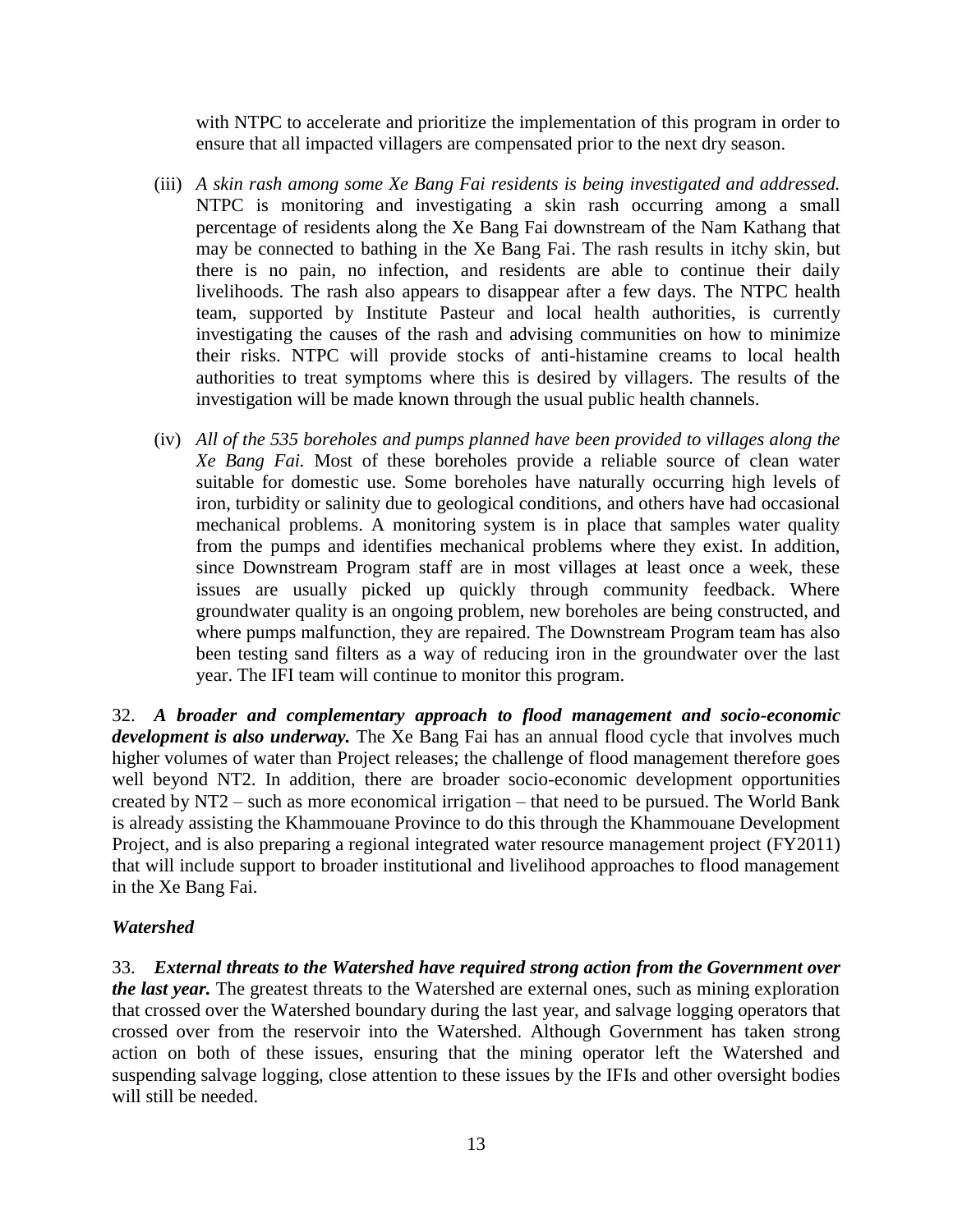34. *There is compelling need to further strengthen the authorizing environment for the Watershed to ensure its long-term protection.* The POE recommends development of a national law going beyond Decree 39 (which created the WMPA, *inter alia*), and the IFIs are in dialogue with the Government about how best to protect the Watershed in a sustainable fashion. Action is needed to permanently stop mining and logging within the Watershed for the long term to conserve this National Protected Area of global significance, protect the long-term viability of NT2 hydropower, and comply with both national regulations and NT2 Project commitments. The Government is currently rewriting Decree 39 to strengthen and update it, and is involving key stakeholders, including the IFIs, in the discussion.

35. *While external threats remain, there has been improvement on the management of the Watershed in the last year.* The WMPA has made progress on the recommendations made by the IFIs during the Watershed and  $SEMFOP<sup>1</sup>$  Mid-Term Review, undertaken over the February-June 2009 period. Key examples of recent progress include: (i) recasting the WMPA board; (ii) accessing stronger technical experts from other line agencies to do specific work, such as irrigation and livestock management; (iii) producing an illustrated *Handbook of Regulations and Penalties* related to NT2 Watershed protection; (iv) creating a Priority Patrolling Plan, which will increase spatial and temporal patrolling presence; and (v) drafting a new 5-year Management Plan, including a budget. This Plan draws on the SEMFOP and includes macrozoning (of total protection zone, controlled used zone, and tourism zones). These extra efforts have been supported by NTPC, with the backing of the POE and IFIs, via a frontloading arrangement that has enabled the WMPA to make additional investments that should pay off over the longer-term.

36. *Institutional arrangements for the Watershed are still evolving and need continued support to ensure conservation and appropriate livelihood development over the longer term.* The WMPA's commitment to improving its performance and results is clear, and the IFIs will continue to support the evolution of this potentially important model for protected area management in Lao PDR. Some of the challenges in the coming years will include: (i) strengthening the livelihood development model for small and remote villages with distinct ethnic identities within protected areas – and avoiding any involuntary village consolidation; (ii) developing more efficient and effective operational partnerships for enforcement activities, and (iii) improving monitoring systems, including development of Watershed livelihood indicators.

# *Environmental Management*

 $\overline{a}$ 

37. *As construction activities conclude and remaining issues are addressed, focus will sharpen on future plans, roles and responsibilities.* At present, several management issues concerning construction-related environmental impacts are still on the radar screen, particularly, waste management and rehabilitation of Project sites. These are being addressed, as described below. At the same time, efforts are under way to make the transition of roles and responsibilities for ongoing efforts from NTPC and the Head Contractor (HC) as implementers to NTPC (as operator) and to relevant Government entities that will be responsible for sustaining particular programs or elements.

<sup>&</sup>lt;sup>1</sup> Social and Environment Management Framework and First Operational Plan.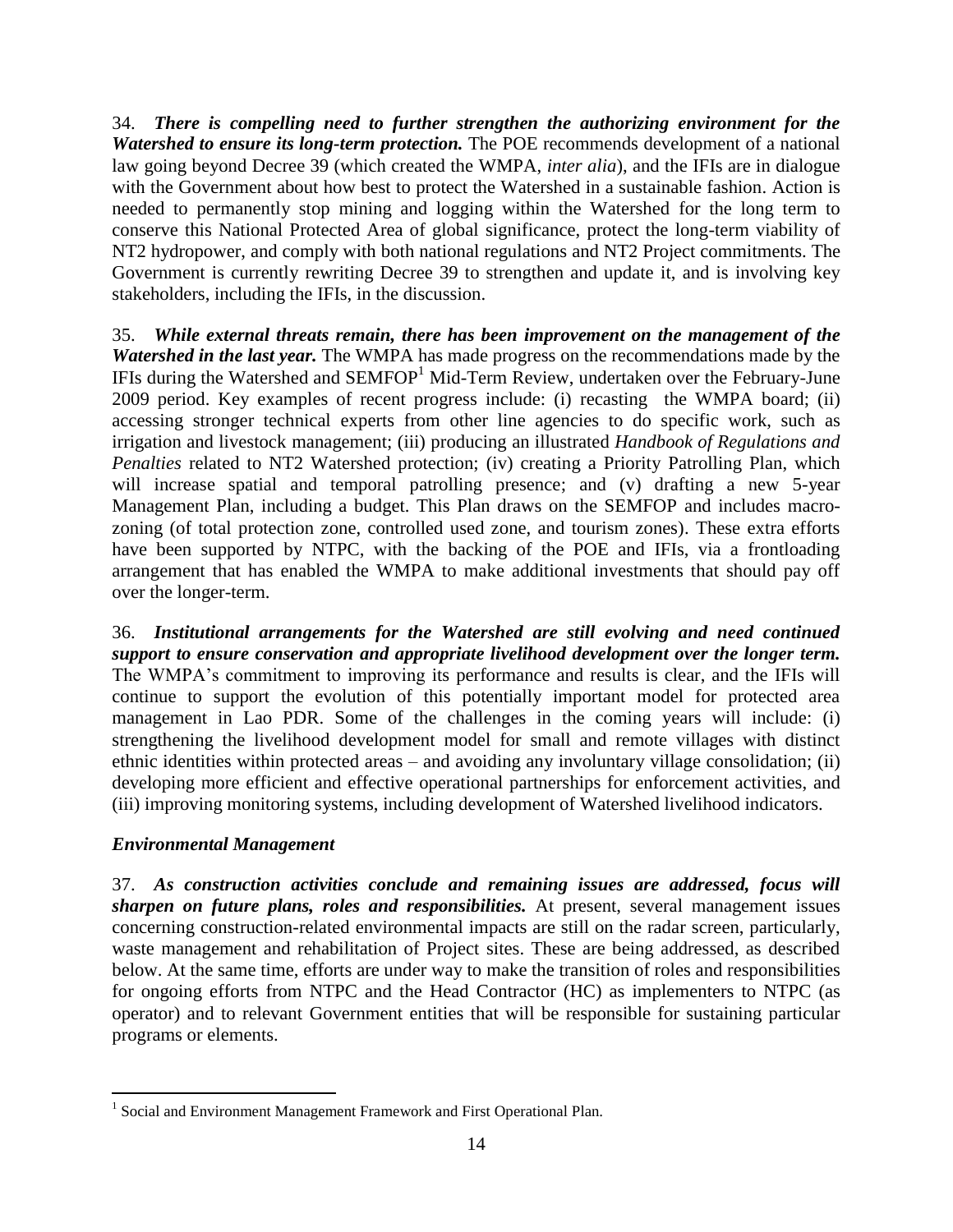38. *Waste management, particularly the final disposal of used oil and hazardous waste, remains an issue that requires final resolution*. About 400 drums of used oil and a small amount of used tires, contaminated soil/sand and containers, and used batteries, are stored in a temporary storage area at the Gnommalat landfill. NTPC's Environmental Management Office (EMO) is working closely with the HC and subcontractor to identify proper disposal methods for these wastes. Burning of used oil as an energy source at a steel recycling factory has commenced. A land farm to treat the contaminated soil is now in operation. Also, efforts have been made to improve the effectiveness of the leachate treatment system and structure at Gnommalat to avoid overflow during the rainy season.

39. *Rehabilitation of borrow pits, spoil disposal, and other Project sites still needs more work as decommissioning progresses*. A number of large permanent spoil disposal sites (associated with construction of the intake structure, Nakai and regulating dams, some saddle dams, some Project roads, and along the downstream channel) require proper rehabilitation and closure before completing the NTPC taking-over process. Most of these areas are being graded and leveled under close supervision of NTPC's EMO; however, acquiring adequate top soil for final closure and re-vegetation within the next 16 months will be a challenge. Closure of the private borrow pits and spoil disposal sites is also ongoing and the EMO is taking an active role in ensuring that the agreements between the subcontractor and land owners and local communities are followed through a tri-party consultation process. A process is in place to maintain fairness and acceptance among the key parties and to avoid potential conflicts and grievances.

40. *The Company's Environmental Management and Monitoring Plan (CEMMP), covering the operating phase of the Project, has been drafted.* This CEMMP is designed to be comprehensive and comply with ISO 14001. It outlines NTPC policy on environmental protection and management, its environmental management system - including the operational process, roles and responsibility of key units - and the staffing of the EMO. It is expected that the draft CEMMP will be sent to the IFIs for comment and to the Government for approval, as required under the CA (Clause 15.14 and Schedule 4, Part 2). The approved CEMMP will be in force from COD to the end of the concession period.

41. *Government leadership and commitment will be necessary to ensure effective management of solid and liquid wastes generated from domestic and other sources*. Government actions to address domestic waste management and disposal issues have become more urgent as rapid development of population and businesses in the Nakai and Gnommalat areas has created serious issues related to solid and liquid waste management and disposal. To address short-term needs, NTPC has provided assistance for construction and operation of a lined pit at the Gnommalat land fill, including piloting for various treatment options (e.g., constructed wetland, worm farm, composting, and pig-raising). In other areas, water quality data suggests that there is some contamination of surface and groundwater with human/animal wastes, and this needs heightened attention. The actions thus far of the GOL's Environmental Management Unit (EMU) to address these issues have been limited. NTPC has been providing technical assistance to the EMU through a consulting service contract and EMU staff participated in some of NTPC/EMO's monitoring efforts during construction and site closure. The EMU is now part of the Department of Environmental and Social Impact Analysis of the Water Resources and Environment Administration and efforts are being made to build the technical and management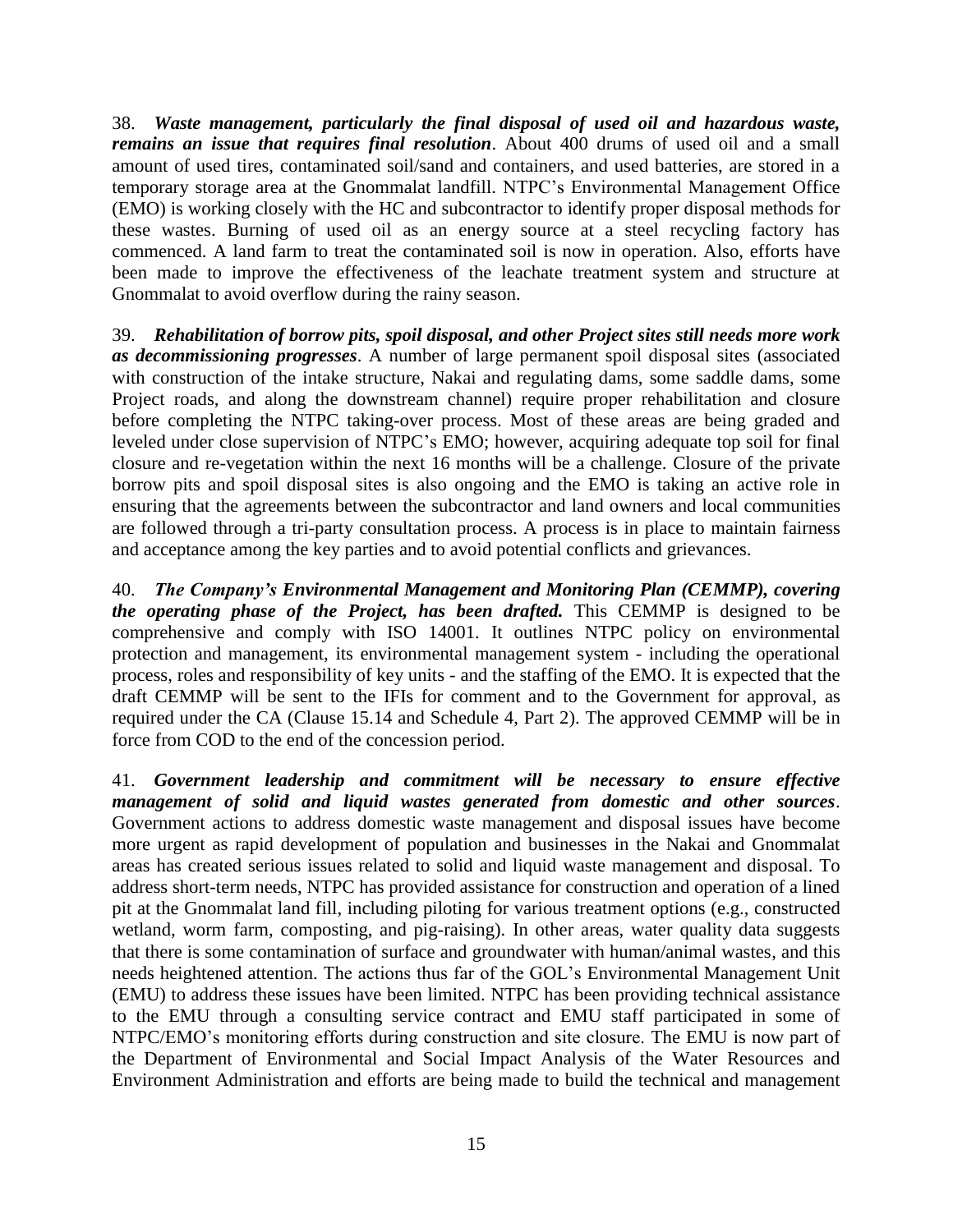<span id="page-18-0"></span>capacity of the provincial offices in Khammouane and Bolikhamxay to take the lead in monitoring of environmental impacts during operation of NT2.

## **III. NT2 REVENUE MANAGEMENT ARANGEMENTS**

<span id="page-18-1"></span>42. *The reforms achieved through the Government's Public Financial Management Strengthening Program are strengthening fiduciary capacity and have facilitated NT2 Revenue Management Arrangements (NT2-RMA)*. The implementation of revenue management arrangements have helped Lao to put in place tools for transparent and accountable management of public resources. Implementation of the revenue management arrangements have allowed the Government to implement a budget classification and monitoring system capable of reporting expenditures on budgetary outlays, sector ministries have put in place systems for reporting physical progress of expenditures, and the State Audit Organization is building capacity to conduct performance audits. The government has also implemented a Treasury Single Account.

43. *Government has received about US\$600,000 as revenues from NT2 in June 2010.* NT2 commenced operations in April 2010 and these revenues follow the agreed billing cycle. The funds were transferred by NTPC to the Bank of Lao PDR, which in turn deposited the money into the National Treasury Account. Government has made allocations for eligible expenditures across health, education, rural roads, rural electrification and environment.

44. *With the NT2-RMA now in place, and eligible programs identified, the focus is now on refining reporting modalities and coordination mechanisms.* Implementation of the programs has already started. The involved agencies are maintaining detailed information on the physical progress of the projects and have been regularly reporting on the projects to the Ministry of Finance (MOF). Looking ahead, as per the NT2 RMA, the MOF will need to report on the application of NT2 revenues in December 2010 (six months after revenues start flowing into the budget system). The reporting format and coverage is under discussion. Furthermore, it will be important to maintain focus on assuring "additionality" particularly in the case of social sectors which have historically experienced fluctuations in recurrent budgets as a percent of the total recurrent budget. At the same time, internal coordination mechanisms between MOF, the Ministry of Planning and Investment (MPI), sector ministries, and the State Audit Office need to be formalized to ensure that all respective agencies remain current on the requirements and commitments within the NT2 RMAs.

45. *More progress is needed on the medium-term expenditure framework for social sectors as well as on developing performance measurement systems for expenditures.* Planning for application of NT2 revenue to eligible expenditure programs needs to take place within a framework for medium-term sectoral financing plans. Presently, agencies are preparing multiyear projections for NT2 revenues, which are just one source of financing for such plans. The ADB has mobilized technical assistance in this regard to facilitate collective work by the respective agencies to develop the sectoral financing plans for the benefit of the entire budgeting process, in addition to the narrower focus on NT2 expenditure programs. It is also important to include outcome indicators when preparing the medium-term financing plans, so that MOF and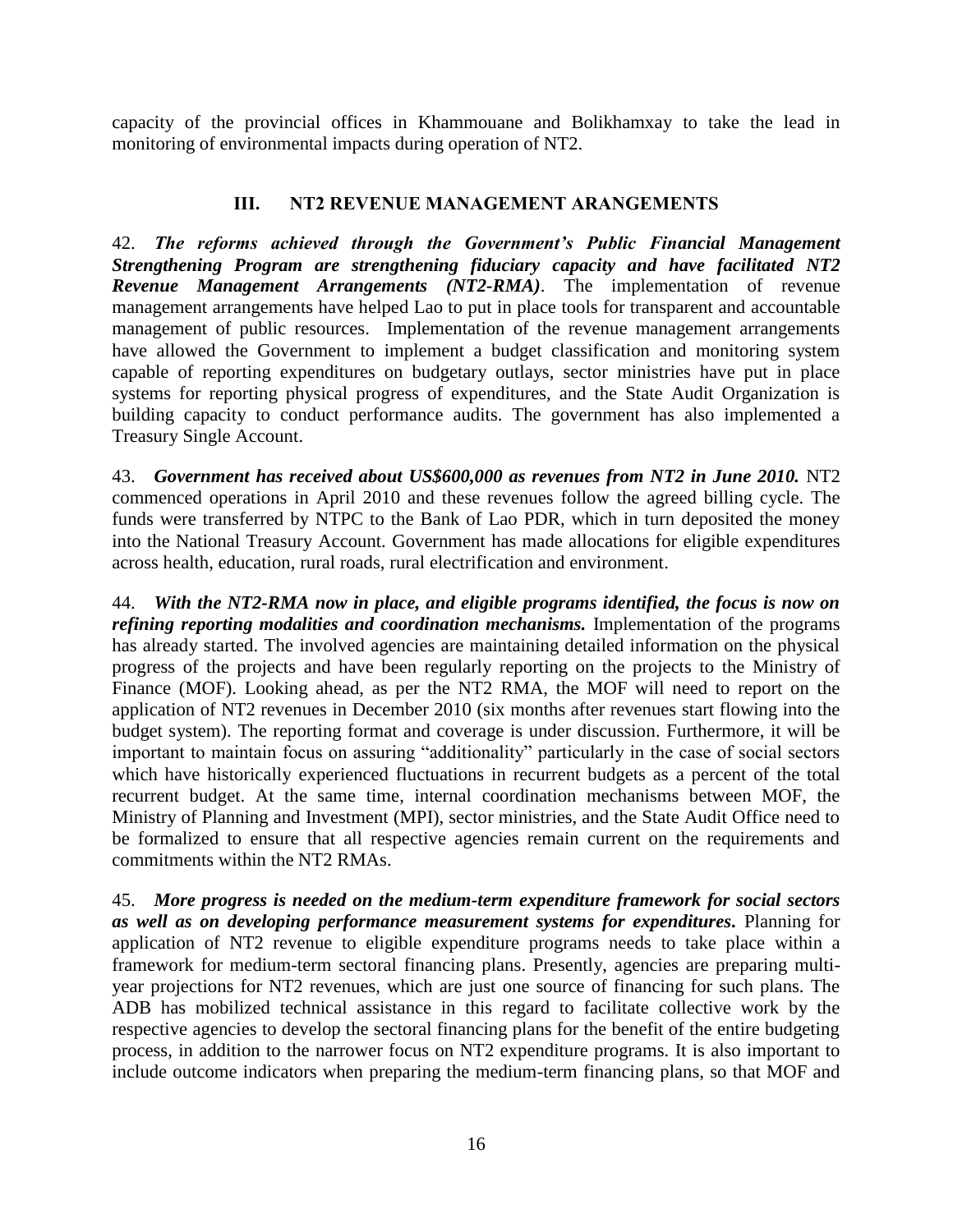MPI can have a clearer picture of sectoral plans and corresponding financial implications. Doing so would also strengthen the budget formulation process overall.

# **IV. MONITORING AND OVERSIGHT ARRANGEMENTS**

46. *The NT2 Project has been overseen by an extensive set of monitoring and oversight*  **bodies during the preparation and construction period.** The CA and other contractual documents establish mandates and broad timeframes for the POE, the Dam Safety Review Panel (DSRP), the Government Engineer (GOLE), the Lenders' Technical Advisor, and the Independent Monitoring Agency. In addition, the World Bank established the IAG that reports directly to the World Bank President on Project progress. The IFIs also collectively monitor NT2 implementation closely, including a joint World Bank-ADB Project supervision team based in Vientiane.

47. *Monitoring and oversight arrangements need to evolve along with the Project.* While these intense monitoring and supervision efforts have certainly helped contribute to successful implementation progress to date, there is broad consensus among involved parties and implementers that this heavy arrangement has imposed avoidable burdens on the developer and the Government. Going forward, as the focus shifts from implementing physical aspects of the Project to supporting a narrower set of highly challenging activities, there is scope for recalibrating the arrangements and lowering the direct and indirect costs of monitoring, while maintaining the needed level of coverage. Such recalibration will include external monitoring agencies, the World Bank and ADB supervision, as well as reporting arrangements, as outlined below.

- (i) *External oversight recalibration will occur in line with legal agreements.* The role and intensity of supervision by oversight groups will shift during the operations phase, but the system as a whole will remain substantially intact for a number of years to come. For example, the mandate of the POE extends to at least the end of the Resettlement Implementation Period (in 2014 if all goes according to plan, including the POE's judgment on income targets being met), while the Lenders' Technical Advisor will continue quarterly site visits for another two years, before switching to three and then two visits per year.
- (ii) *World Bank and ADB Project supervision arrangements have been recalibrated for the commercial operations period.*<sup>2</sup> Ensuring the overall success of NT2 will require the World Bank and the ADB to continue to remain actively engaged in implementation support and monitoring of the Project, with the focus being primarily on the priority areas outlined in the following section, as well as building Government capacity across each of these areas. In addition to direct NT2 implementation support, the World Bank team is also supporting complementary activities (such as the Environment and Social Project, Khammouane Development Project, the Technical Assistance for Capacity Development in Hydropower and Mining, and the Public

 $\overline{a}$ <sup>2</sup> NTPC has a 25 year concession for commercial operations. However, from the perspective of the World Bank's Development Grant Agreement (DGA), the Project is under supervision until its closing date of end-December 2017.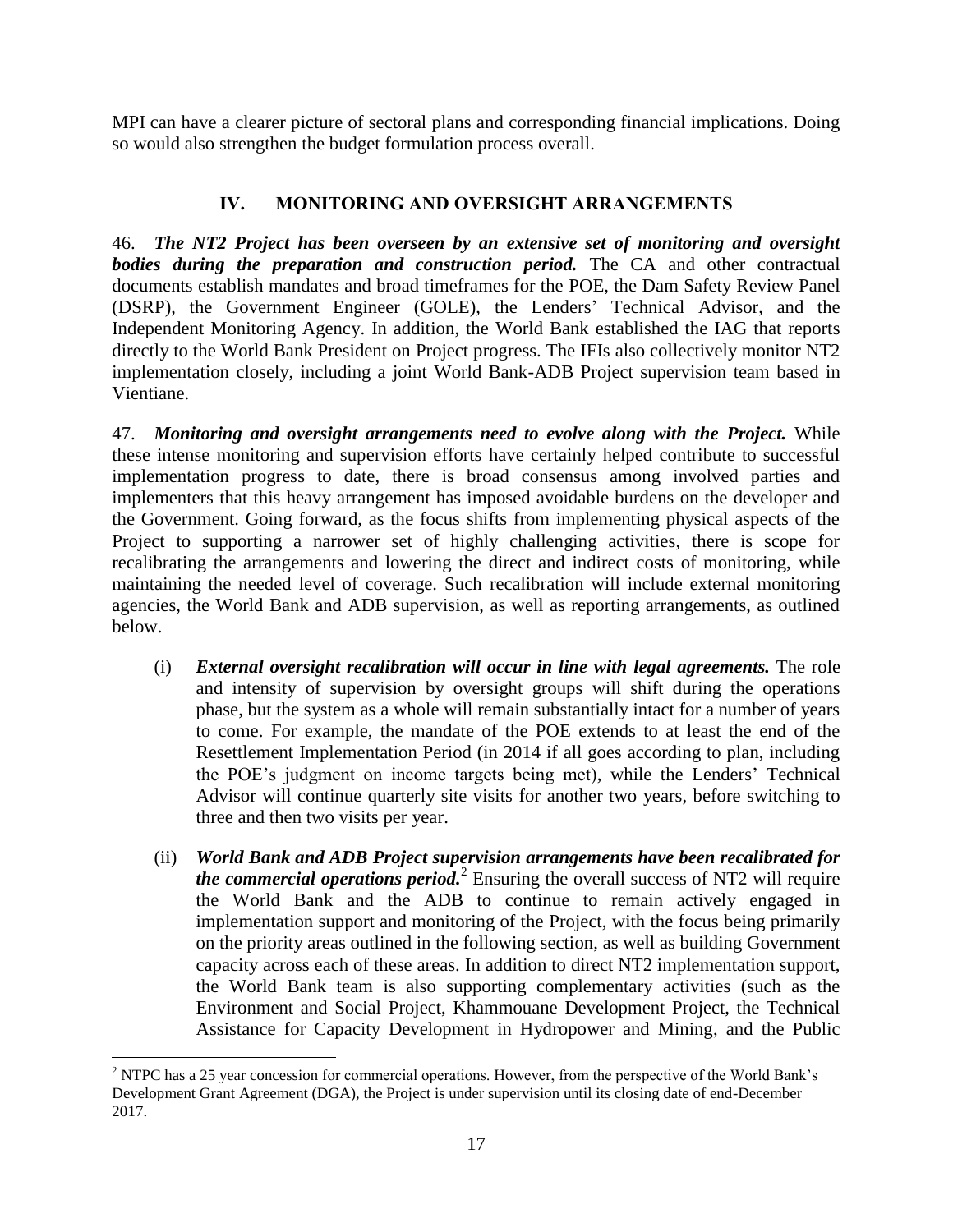Financial Management Strengthening Program) because of commonality of project activities, objectives, and/or geographical coverage. NT2 Project supervision is carried out by empowered decentralized teams, with the field-based NT2 Team being held accountable for results and performance by the World Bank's Sector Director in Washington DC and the ADB's Director of the Energy and Water Division in Manila. Management also leads an annual IFI high-level supervision mission that conducts a thorough review of progress. The Project Oversight Group, chaired by the Regional Vice President, will continue to oversee the project at the World Bank.

- (iii) *Reporting arrangements on implementation progress will also be modified.* Subject to acceptance of these arrangements by the respective Boards, the current practice of preparing semi-annual Update reports on NT2 to the respective Boards of the World Bank and the ADB would be replaced by a note circulated annually on the findings and remedial actions recommended by a high-level IFI annual supervision mission.
- (iv) *In addition to its formal oversight structures, the NT2 Project continues to attract considerable attention from international non-governmental organizations (NGOs).* The World Bank and ADB hear regularly from some NGOs that have particular concerns about the Project or its implementation. The supervision team follows up on these concerns as appropriate. The responses of the World Bank and the ADB are made public through websites and, where warranted, these issues will also be covered in the annual note.

48. *Recalibrated Project oversight and monitoring arrangements will assist in focusing efforts on the key challenges during the operations phase of the Project.* While reaching COD and entering the operations phase of the NT2 Project are important achievements, many of the key challenges still lie ahead. The following section outlines key areas where the World Bank and ADB are intending to focus their attention in the years to come.

## **V. LOOKING AHEAD**

<span id="page-20-0"></span>49. *Four areas, critical to the achievement of NT2's development objective, require close support and monitoring as NT2 implementation proceeds.* These areas are*:* (i) achievement of livelihood objectives for resettlers; (ii) the downstream mitigation and compensation program to benefit villagers in the downstream areas; (iii) successful management of the Watershed by WMPA, including both the conservation of biodiversity and the appropriate socio-economic development of the people living in the Watershed; and (iv) effective implementation of the NT2-RMA. Continued oversight and monitoring by the IFIs, through streamlined support, will also contribute to achievement of NT2's project development objectives.

50. *Underlying each of these four areas is the ongoing challenge of institutional and human resource development across Government agencies.* The size and complexity of the Project have meant that multiple ministries and levels of the Government – national, provincial and district – have been involved in implementing the Project to date. While capacity has been stretched, the Government has in general done an admirable job in evolving institutions and helping people develop the skills to meet the new challenges of NT2 – demonstrating that a key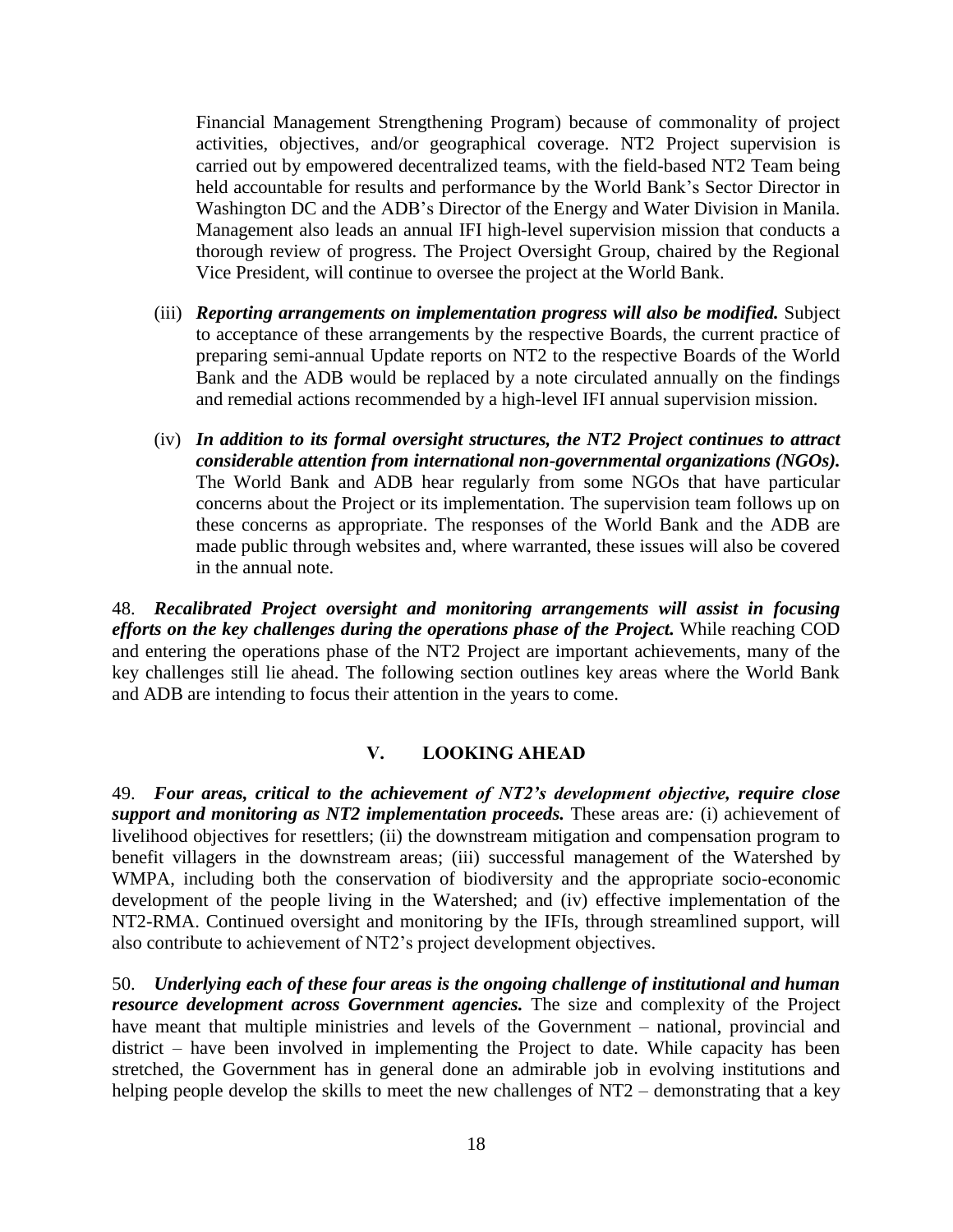way to develop capacity is to do the job. During the operations phase, the Government, particularly at the local level, is taking on increased responsibility for Project implementation and sustainability of a number of Project investments. Meeting these new challenges, and ensuring sustainability, will require a continued evolution of institutions, skill development, and prioritization of resources during the operations phase.

51. *It will be important to continue to build on the NT2 experience, tapping relevant lessons to strengthen development of future hydropower projects in Lao PDR***.** NT2 served as a catalyst for a broad range of reforms and is helping to build capacity in sustainable natural resource management and infrastructure development, while also strengthening partnerships among a range of interested stakeholders including IFIs and the private sector. NT2 has also helped to strengthen the investment climate in the country. Through the work on NT2 and the complementary LEnS project, Lao PDR has established a systematic approach to sustainable development of hydropower, encapsulated in the National Policy on Sustainability of Hydropower. The recently-approved IDA Technical Assistance for Capacity Development in Hydropower and Mining Project will address this need by applying the hydropower development lessons learned during the implementation of the NT2 and LEnS projects to further enhance the capacity of key sector decision makers in the country involved in hydropower development.

52. *Ensuring the success of the NT2 Project requires continued vigilance*. NT2 implementation to date has proceeded satisfactorily, but the ultimate success of the Project will only be known when the full set of environmental and social programs are implemented and the results measured. The Banks need to stay fully engaged in the coming years, particularly in the high-risk areas of conservation, livelihoods, downstream impacts and revenue management, and continue the emphasis on capacity building. In the post-COD environment, some changes in the supervision arrangements for the Project are appropriate and could lead to more efficiency of resource usage. Nevertheless, Management remains committed to providing the resources necessary to support effective supervision efforts in the years to come.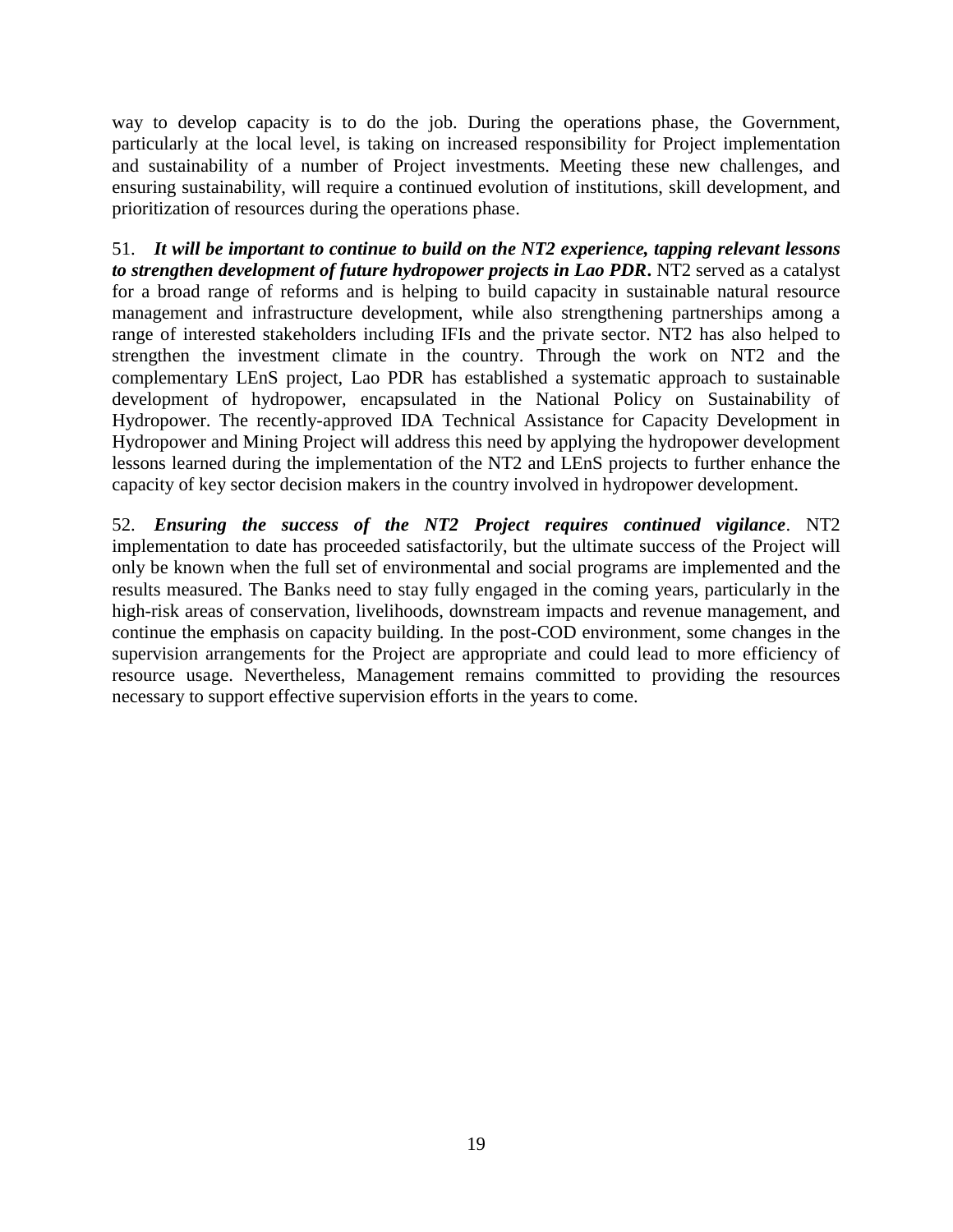#### **Annex 1**

#### **UPDATE FROM ADB ON THE THEUN-HINBOUN PROJECT**

#### **Background**

1. A public-private partnership, the Theun-Hinboun Power Company (THPC) Limited, was formed in 1993 to plan, finance, construct, own, and operate the Theun-Hinboun Hydropower Project (the Project) downstream of Nam Theun 2. It started operations on schedule in March 1998. The project is a trans-basin hydropower scheme diverting the Nam Theun by means of a dam consisting of a combination of radial gates, flap gate, and a weir. The flow is diverted through an underground tunnel to a 210 MW surface powerhouse and is discharged to the Nam Hai, a tributary of the Nam Hinboun. An 86 kilometer transmission line to the Lao-Thai border at Thakhek allows the export of power to the Electricity Generating Authority of Thailand (EGAT).

2. The Asian Development Bank (ADB) approved a loan of US\$60 million from the Asian Development Fund for the Lao People's Democratic Republic (Lao PDR) to implement the first joint-venture hydropower project with foreign investors. Electricité du Laos (EdL), the stateowned power utility, contributed 60 percent of the share capital, and two foreign investors, GMS Lao Company Limited (formerly named MDX Lao Company Limited) and Nordic Hydropower AB, 20 percent each. Assisting the transition to a market economy by supporting such private sector participation, ADB acted as the lead coordination agency for Government's negotiations with the foreign investors and provided legal and financial advice in the form of a technical assistance grant. As a result of significant cost savings in main civil works, mechanical works, and electrical equipment, the project was completed at a cost of US\$240 million, 11 percent below the appraisal estimate of US\$270 million.

3. THPC and EGAT signed a power purchase agreement (PPA) in 1996 for a guaranteed off take of 95 percent of THPC's power generation, which has ranged between 1,358 and 1,535 gigawatt-hours (GWh) per annum in the last five years; sales to EGAT have been about 97 percent of declared availability. It was expected that the existing power plant will generate on average 275 GWh per annum less after Nam Theun 2 started full impoundment of its reservoir in June 2008. In 2009, THPC generated 1,456 GWh, which is about 99.36% of the average generation in the last five years. This however, includes approximately 200 GWh resulting from water share agreement between NTPC and THPC for releases of water from the NT2 reservoir before its COD. The PPA between THPC and EGAT is based on the take-or-pay principle, has a term of 25 years from the start of commercial operation, and contains an option for renegotiating the tariff after 10 years. The tariff in the first year of operation was US\$0.0484 per kilowatt-hour, and increased by a fixed rate of 1 percent per annum after 1999. The payment is determined half in US dollars and half in Baht at a fixed exchange rate of US\$1.00 = B25.35. THPC later refinanced its commercial loans aligning the currency profiles of the debt payments with those of the revenues.

4. The power plant has achieved its intended purpose. It has been one of the largest foreign exchange sources in the Lao PDR up to recently. THPC's sales revenues increased from US\$42 million in 1998 to a high of US\$72.35 million in 2008. With the impoundment of Nam Theun 2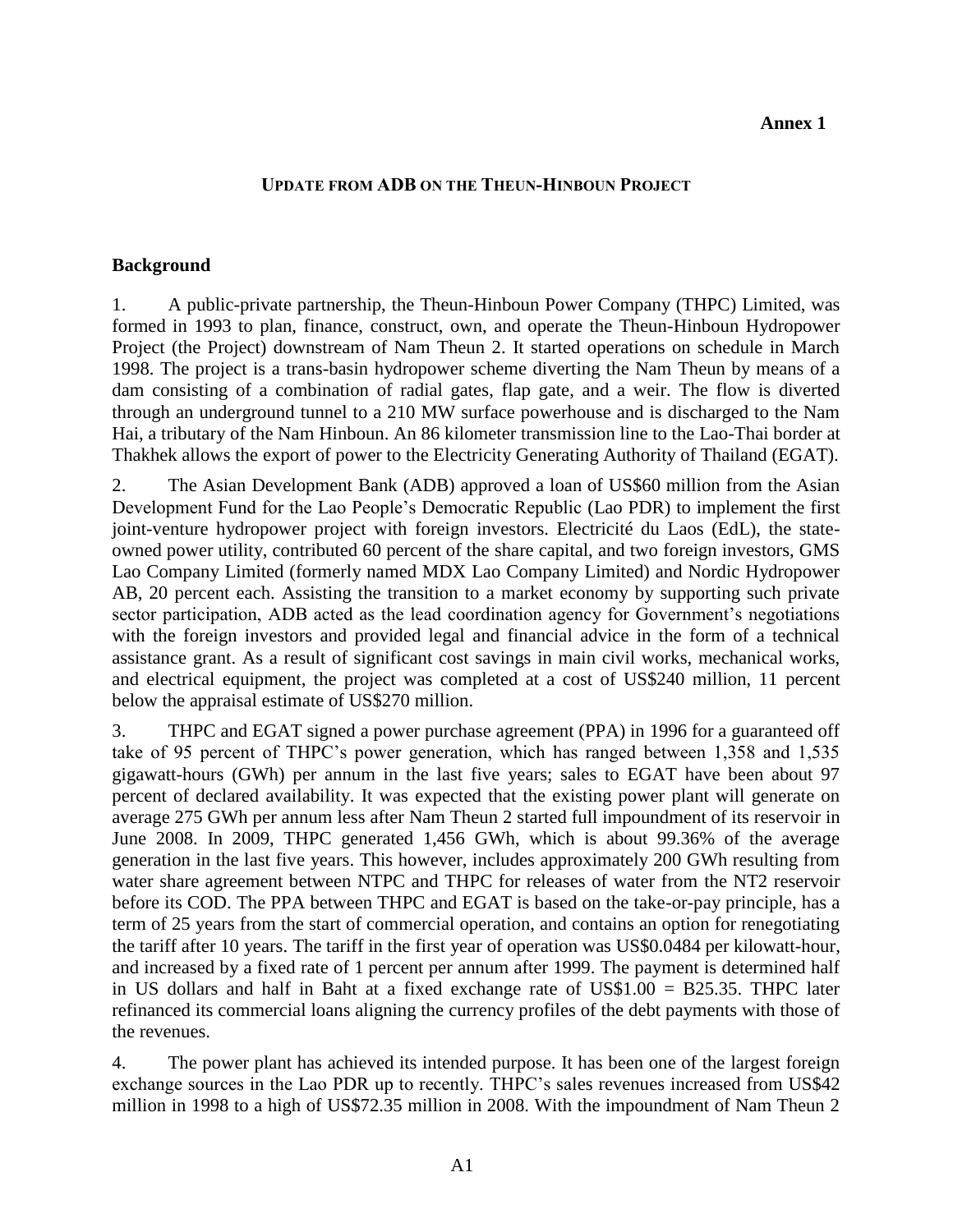upstream, the revenues of the present facilities are expected to be maintained at about US\$56.00 million in the future until the Theun Hinboun expansion project (THXP) has been completed in 2012 (see paragraph 7). THPC's financial performance is very good. THPC has a healthy profit and maintains a comfortable debt-servicing capacity. The power plant generated a cumulative net income of US\$193.58 million from 2004 to 2009. THPC's dividend payments in the same period amounted to US\$165.85 million, of which US\$99.51 million went to EdL. In addition THPC paid about US\$3.38 million in royalties to the Government in 2009. In 2004 THPC started paying taxes. The profit tax payment for 2008 was about US\$5.79 million and about US\$5.13 million for 2009. Revenue sharing arrangements among the shareholders of THPC is as per the joint venture agreement, i.e., 60 percent for EdL on behalf of the Government and the remaining 40 percent equally shared between the Thai and Norwegian investors.

5. The feasibility study included an environmental impact assessment that was completed in May 1993, but due to the lack of baseline data on environmental and social impacts, the extent of these impacts was not properly understood; this resulted in some design weaknesses. The Project was funded and constructed before ADB had fully developed its policies on environmental and social issues, and the lack of baseline information was dealt with by postponing the study of impacts to the post-construction period. Physical relocation of persons was not anticipated, as the communities living in the project area mostly consisted of shifting cultivators. Therefore, the Project did not have a resettlement plan to systematically address income restoration and other social impacts. However, the environment impact assessment (EIA) did propose several community programs in the project area. During implementation and initial operation, it became apparent that the environmental and social impacts were more extensive than anticipated and various parties, including international NGOs, raised their concerns, such as: (i) the number of villages affected by the project increased from 21 to 57; (ii) loss of dry season riverbank gardens, which are an important source of food and income; (iii) loss of access to traditional fishing and fish breeding areas, which are an important protein source for villagers; (iv) erosion along sections of the Nam Hinboun, which caused loss of land and access to clean water supplies; and (v) loss of income by villagers due to delays by the company in taking action to solve the problems caused by the Project.

#### **Agreed Action Plan to Mitigate the Social and Environmental Impact**

6. To remedy the environmental and social problems, a 10-year mitigation and compensation program (MCP) was agreed upon in June 2000, and a new Environmental Management Division (EMD) was formed within THPC in 2001 to implement it. The MCP was comprehensive and ambitious, and tried to adopt best practices in terms of participation. The EMD addressed the issues raised in the MCP, which noted that approximately 3,000 families in 57 villages had been impacted by the Project. One of the first actions by EMD was the development of a management strategy in the form of a logical framework (Logframe) to implement activities to mitigate identified project impacts. A significant number of Logframe activities were initiated and show relatively good progress. THPC reported quarterly on the implementation of the Logframe on the following activities. The Logframe has now been merged with the THXP (see explanation below). The following activities were considered most critical for the Logframe:

 *Community assessment and organization.* Village development committees (VDCs) have been established and trained in 51 villages. To date all villages have been visited and VDCs and/or village working groups have been established to follow through with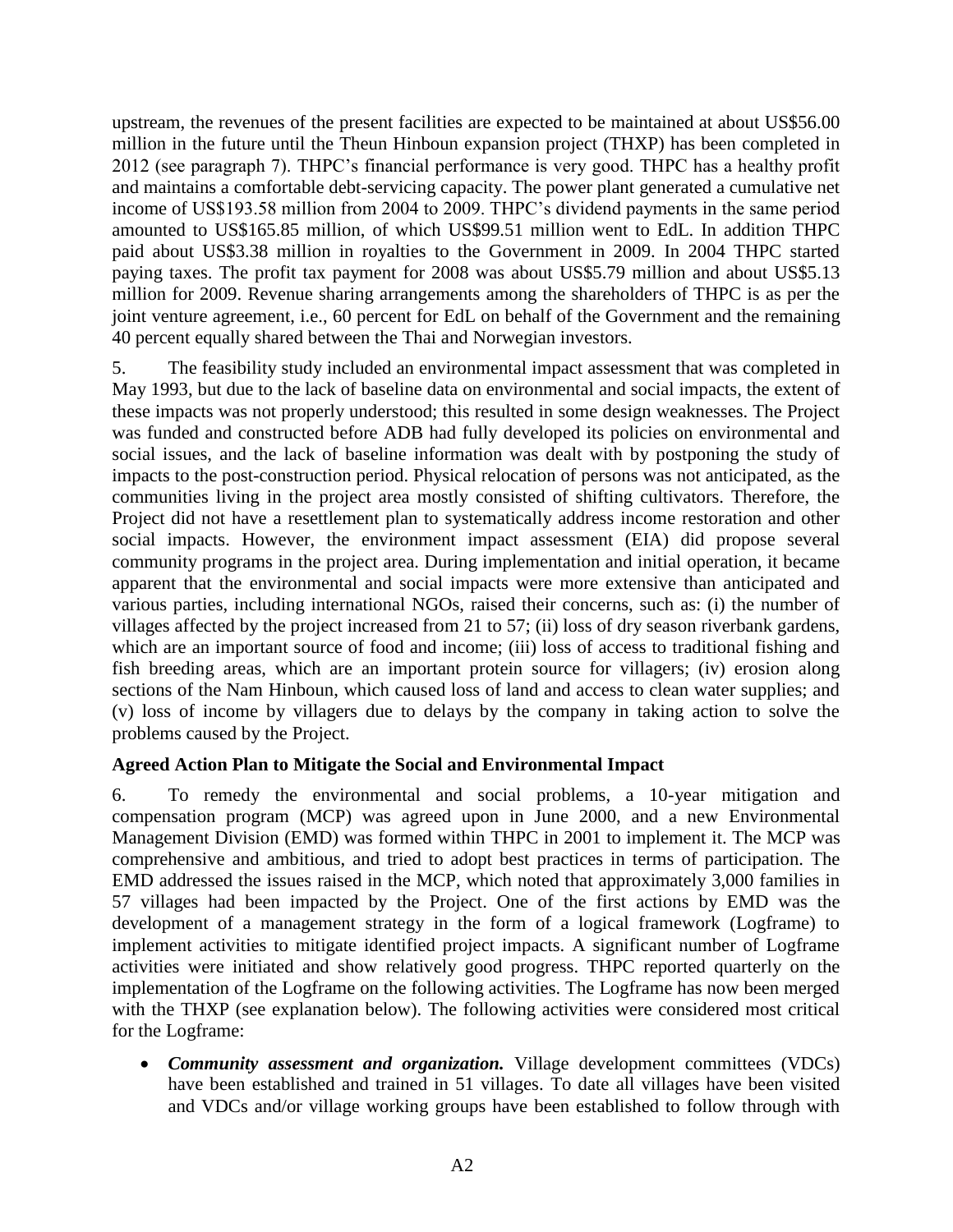the assessment work. Further training, leadership support and support for women's involvement will be carried out under the THXP. New VDCs have been established in villages that are impacted by Project construction activities from the THXP and new VDCs are being established in host village communities in 2009-2010.

- *Social mitigation implementation.* Savings and credit programmes have been established in 62 villages, and 48 livestock groups were established as of mid-2007. A number of these programs are being modified and improved under the THXP. These include the training and supervision of the Lao Women's Union in taking over the day-to-day running of the savings groups and the promotion of local banks in the area to provide loans to small enterprises and farmers.
- *Water supply.* More than 130 dug and more than 60 tube wells were completed, as well as four gravity fed systems, several water pumps for domestic use and gardens, and culverts by mid-2008. Under the THXP, all host and resettler households will have private taps and metres for clean drinking water in addition to piped communal water. The same system is being introduced to downstream and head-pond villages in phases with the aim of providing safe drinking water to all affected communities. THPC health and community development staff are working to establish water-user groups in all communities and will monitor performance.
- *Health and sanitation.* Village health volunteers were trained, and basic medicine kits, mosquito nets, and revolving medicine funds were provided in all villages by the original Project. Health Programs have been reviewed by a health expert as part of the Public Health Action Plan for the THXP. Under the THXP, one health centre has been fully refurbished and another completed, while two others are being completed with accommodation for health staff as of mid-2010. Training and supervision of district health staff is ongoing to assist them in achieving government health targets, such as vaccination coverage, diagnosis of common health problems and preventative medicine.
- *Wild fishpond building.* Six large wild fishponds with good fish yield following the wet season were built at the Hinboun area. Additional efforts have been made to expand these activities in the Nam Kading area. Under the THXP this program now covers all resettlement villages and has been expanded considerably for downstream areas. There is presently production of fishlings and frogs for distribution to communities.
- *Savings and credit funds*. As noted above, these were operating in 62 villages by mid-2007. This program has provided funds for various agricultural and income-generation activities as well as forming part of a compensation program and supporting dry-season irrigation.
- *Gardens.* House gardens were established in 54 villages with participatory land use planning, terracing where appropriate, and planting of fruit trees and vegetables. Support for these programs will continue under the THXP.
- Other activities. Other livelihood enhancement activities carried out in several villages include frog rearing, family fish ponds and training for livestock management. Some essential supplies have been provided to several schools. THPC runs a school and a health center adjacent to the power plants that are open to the public in the area.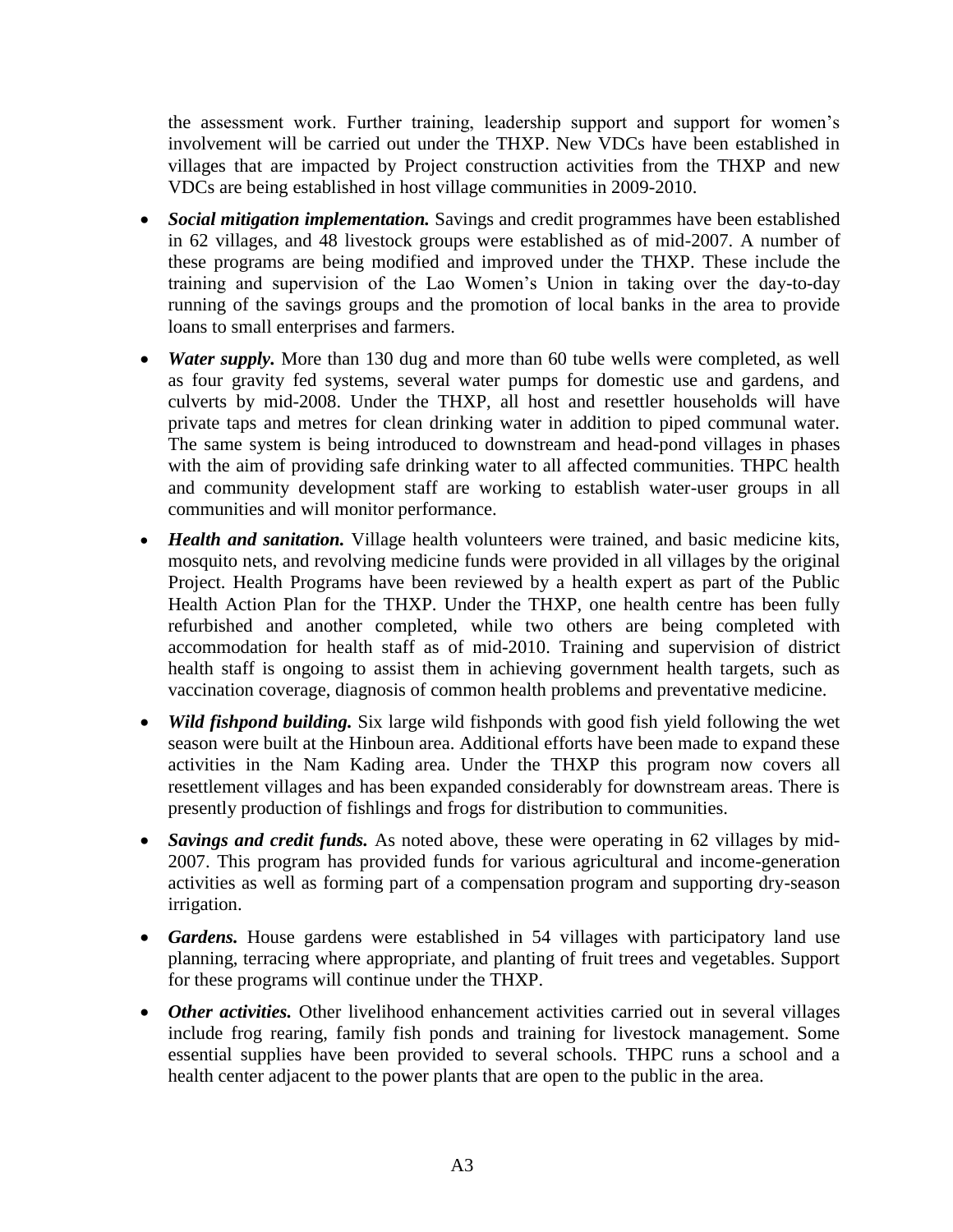#### **Further Developments**

7. THPC finalized a Technical Feasibility Study for the THXP in mid-2007. The Company signed the PPA with EGAT and a Concession Agreement with the Government in December 2007 and August 2008 respectively. Financial Close was achieved on October 8, 2008. The THXP consists of building a dam on the Nam Gnouang, a tributary of the Nam Theun upstream of the Theun Hinboun weir and power intake. The dam will create a reservoir of approximately 105 square kilometers that will regulate the river flows into the Theun Hinboun head pond and increase power output in the dry season. The THXP also includes increasing the installed capacity at the existing power plant from 220 MW to 440 MW for export to Thailand exclusively, and a hydropower plant of 60 MW at the new dam to sell electricity to EdL. The additional energy generated by the expansion project to more than double its present annual generation, when completed in 2012, will offset the reduced generation resulting from the reduced water releases from the NT2 reservoir starting in June 2008. Main civil works and electromechanical works contracts have been awarded and works are ongoing.

8. An expatriate Social and Environmental Division (SED) Manager is responsible for the execution of the Environmental and Social Plans of the new THXP, and has integrated the work of the former EMD with the proposed THXP mitigation plans as of mid-2007. A Draft Final Environmental Impact Assessment and Environmental Management and Monitoring Plan and a Resettlement Action Plan were approved by the Water Resources and Environment Agency on June 18, 2008. Consultations have been carried out on village, district, provincial and national levels. The final Public Information Meeting was held on November 29, 2007 in Vientiane. There is now a SED established with five units: Administration, Resettlement, Social Development, Downstream and Environment. Full implementation mode for this division was reached by mid-2008, ahead of construction, and more than 140 staff have been recruited. In addition, there are more than 20 government staff from various agencies working full-time on the project and an equal number providing regular support for implementation programs. VDCs have been established in all villages and new administration will be established in consolidated hostresettler villages and consolidated relocation sites in the downstream.

9. Regarding the THXP resettlement program, three sites have been identified and demonstration farms have been established, and village and housing designed in accordance with cultural practices has been completed in consultation with affected people. More than 70 formal and informal consultations have been carried out with the about 780 households to be resettled and three host communities. The first group consisting of 143 households from the proposed Nam Gnouang reservoir area resettled in February-April 2009 to Ban Nong Xong. This included vulnerable ethnic groups first so as to allow them longer time to adjust at the new site. An international ethnic minority specialist conducts regular visits of this group and THXP has one person dedicated to vulnerable issues. The second group consisting of 273 households from five villages is in the process of being resettled to two sites south of Laksao, Ban Sopphouan and Phonthong. Sites were prepared in 2009 and relocation commenced in March 2010. The final group of resettlers from five villages will be relocated in early 2011 ahead of reservoir filling, completing the physical relocation of the project.

10. Five villages from the downstream areas on the banks of the Nam Hai and Nam Hinboun will relocate in 2010 to the Phou Mak Neng location. A further nine villages will be relocated to